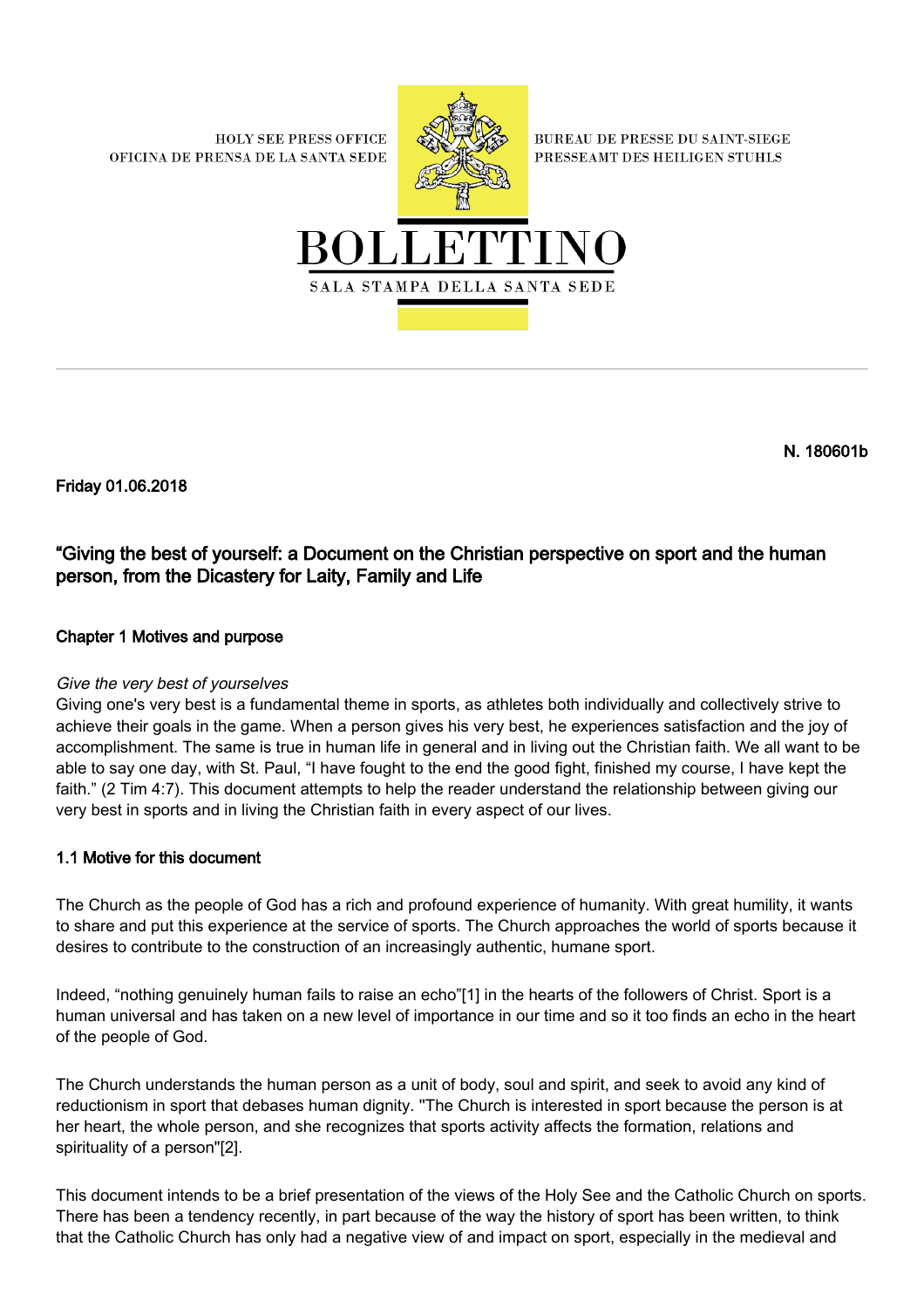early modern periods, because of negative Catholic attitudes toward the body. But this is based on a misunderstanding of Catholic attitudes toward the body during these periods and it misses the positive influence of Catholic theological, spiritual and educational traditions on sport as an aspect of culture.[3]

"The Christian attitude towards sport as towards the other expressions of the person's natural faculties such as science, learning, work, art, love, and social and political commitment is not an attitude of rejection or flight, but one of respect, esteem, even though correcting and elevating them: in a word, an attitude of redemption."[4] An attitude of redemption is present in sport when the primacy of the dignity of the person is respected and sport serves the human person in his or her integral development. As Pope Francis put it, "The bond between the Church and the world of sports is a beautiful reality that has strengthened over time, for the Ecclesial Community sees in sports a powerful instrument for the integral growth of the human person. Engaging in sports, in fact, rouses us to go beyond ourselves and our own self interests in a healthy way; it trains the spirit in sacrifice and, if it is organized well, it fosters loyalty in interpersonal relations, friendship, and respect for rules."[5]

The Catholic Church addresses this document to all people of good will. In particular, the Church is interested in dialoguing with the many people and organizations who have been developing programs to defend the human values that are inherent in sport practice.

Also, the Church wants to address this document to all the Catholic faithful, starting with bishops and priests, but especially to the laity, who are those most in contact with sport as a lived reality. It aims to be a document that speaks to all those who love and value sport, be they players, teachers, coaches, parents or those for whom sport is a job as well as a vocation. We would also like to extend these thoughts to our brothers and sisters in faith who have been evangelizing and promoting Christian values in sport for more than 50 years.[6]

#### How could the Church not be interested?

The Church has been a sponsor of the beautiful in art, music and other areas of human activity throughout its history. This is ultimately because beauty comes from God, and therefore its appreciation is built into us as his beloved creatures. Sport can offer us a chance to take part in beautiful moments, or to see these take place. In this way, sport has the potential to remind us that beauty is one of the ways we can encounter God.

The universality of the sports experience, its communicative and symbolic strength, and its great educational and training potential are very evident today. Sport is now a phenomenon of civilization that fully resides in contemporary culture and permeates the styles and choices of many people's lives so we could question ourselves as Pius XII did: "How can the Church therefore not be interested in sport?"[7]

Pius XII and Paul VI then vigorously opened the dialogue between the Church and the world of sport in the 20th century, promoting the aspects that are common to sport and the Christian life and joining the ideals of the Olympic movement with those of Catholics: "Physical effort, moral qualities, love for peace: on these three points the dialogue that the Church maintains with the world of sport is sincere and friendly. Our desire is that it is ever wider and more fruitful."[8]

#### The necessity for pastoral care in sport: an essentially educational task

The dialogue between the Church and sport has produced and continues to produce a multifaceted proposal for pastoral care, especially in schools, parishes and Catholic associations. John Paul II supported this process, both in the Magisterium and in choosing to open for the first time within the Holy See a Church and Sport Office.

"The Church must be in the front ranks in this area, in order to plan a special apostolate adapted to the needs of athletes and especially to promote sports which can create the condition of a life rich in hope."[9] The Church not only encourages sports practice but also wants to be "in" sport, considered as a modern Courtyard of the Gentiles and an areopagus where the Gospel is announced.

The Magisterium continually refers to the need to promote "a sport for the person" that is able to give meaning to life and to fully develop the person morally, socially, ethically, and spiritually. The Church's engagement with sports takes the form of a varied and widespread pastoral presence inspired by the Church's interest in the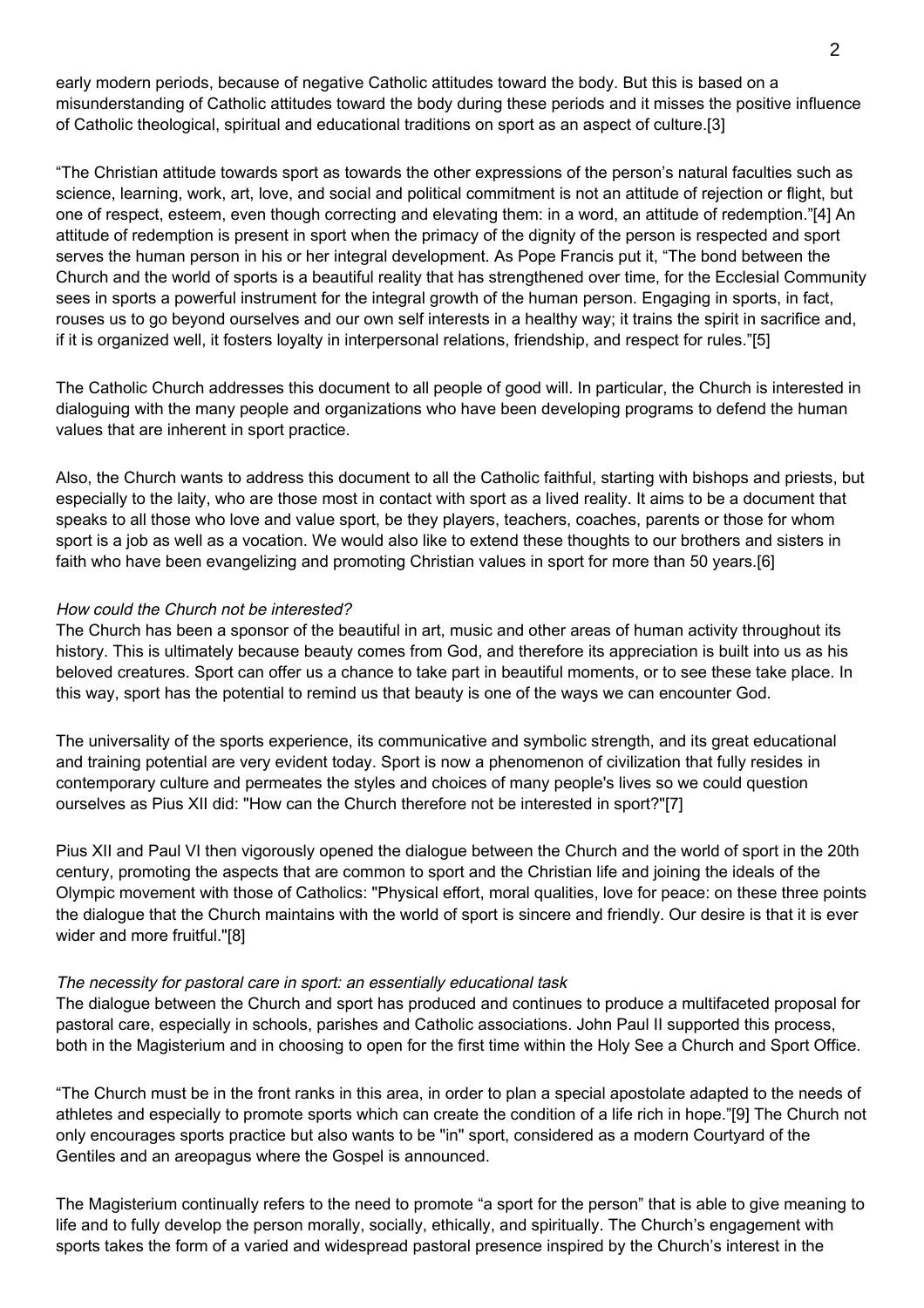# 1.2 The Church and Sport until now

The Church has been engaged in dialogue with sport from the earliest years of its existence. It is well known that St. Paul used sports metaphors to explain the Christian life to the Gentiles. In the medieval period, lay Catholics played games and sports on feast days, which accounted for a good deal of the year, as well as on Sundays. Such play found theological support in the writing of Thomas Aquinas who argued that there can be "a virtue about games" because virtue has to do with moderation. A virtuous person, by this account, should not be working all the time, but also needs time for play and recreation. The humanists of the Renaissance and the early Jesuits made use of Thomas Aquinas' understanding of virtue when they decided that students needed time for play and recreation during the course of the school day. This was the original rationale for the inclusion of play and sports in educational institutions in the Western world.[10]

Moreover, from the beginning of the modern era, the Church has expressed an interest in this phenomenon, as she appreciates its educational potential and also shares many values with sport. The Church has actively promoted the development of sport itself through organized and structured forms.

Sport in the modern world arose in the context of the industrial revolution whose socially, politically and economically fertile ground gave sport the means to advance across the globe. Sport is a result of modernity and at the same time has been made a "bearer" of modernity. Moreover, in our time sport is profoundly changing and is undergoing severe pressure to change. Our hope is that sport experts not only "manage" change but also do so by seeking to understand and hold firm to the principles so dear to ancient and modern sport: education and human promotion.

In 1904, Pius X opened the doors of the Vatican to sport by hosting a youth gymnastics event. The chronicles of that time do not hide their amazement toward this gesture. A story is reported that in response to the question from a puzzled priest of the curia, "Where are we going to finish?" Pius X replied, "My dear, in Paradise!"[11]

But without any doubt, Saint John Paul II put engagement and dialogue with sport at its highest level of importance with respect to the hierarchy of the Catholic Church. After the Jubilee of 2000 where he preached in front of 80,000 young athletes at the Olympic Stadium in Rome, he decided to create the Church & Sport office, which since 2004 has been studying and promoting a Christian vision of sport that emphasizes its importance for the building of a more humane, peaceful and just society as well as for evangelization.

# Not a Christian sport but a Christian vision of sport

Even if national or international sports federations and associations were overtly declared to be of Catholic origin, the purpose was not to create a "Christian" sport that was different, separate or an alternative development but to offer a vision for sport that is grounded in a Christian understanding of the human person and of a just society.

This focus on a vision of sport has matured quickly. In one of its documents about sports, the Italian Bishops Conference said that, "if there is not a Christian sport, it is instead fully legitimate to have a Christian vision of sport that does not just give sport universally shared ethical values, but advances its own perspective, which is innovative and makes a service to sport itself and to the person and society."[12]

"Without in any way undermining and invalidating the specific nature of sport, the heritage of Christian faith renders this activity free from ambiguity and deviations, facilitating its full realization."[13] Christianity is therefore not an "ethical quality mark" of sport, a label juxtaposed but external to it. Christianity is proposed as an added value that is able to help give fullness to the sporting experience.

# 1.3 Purpose of the document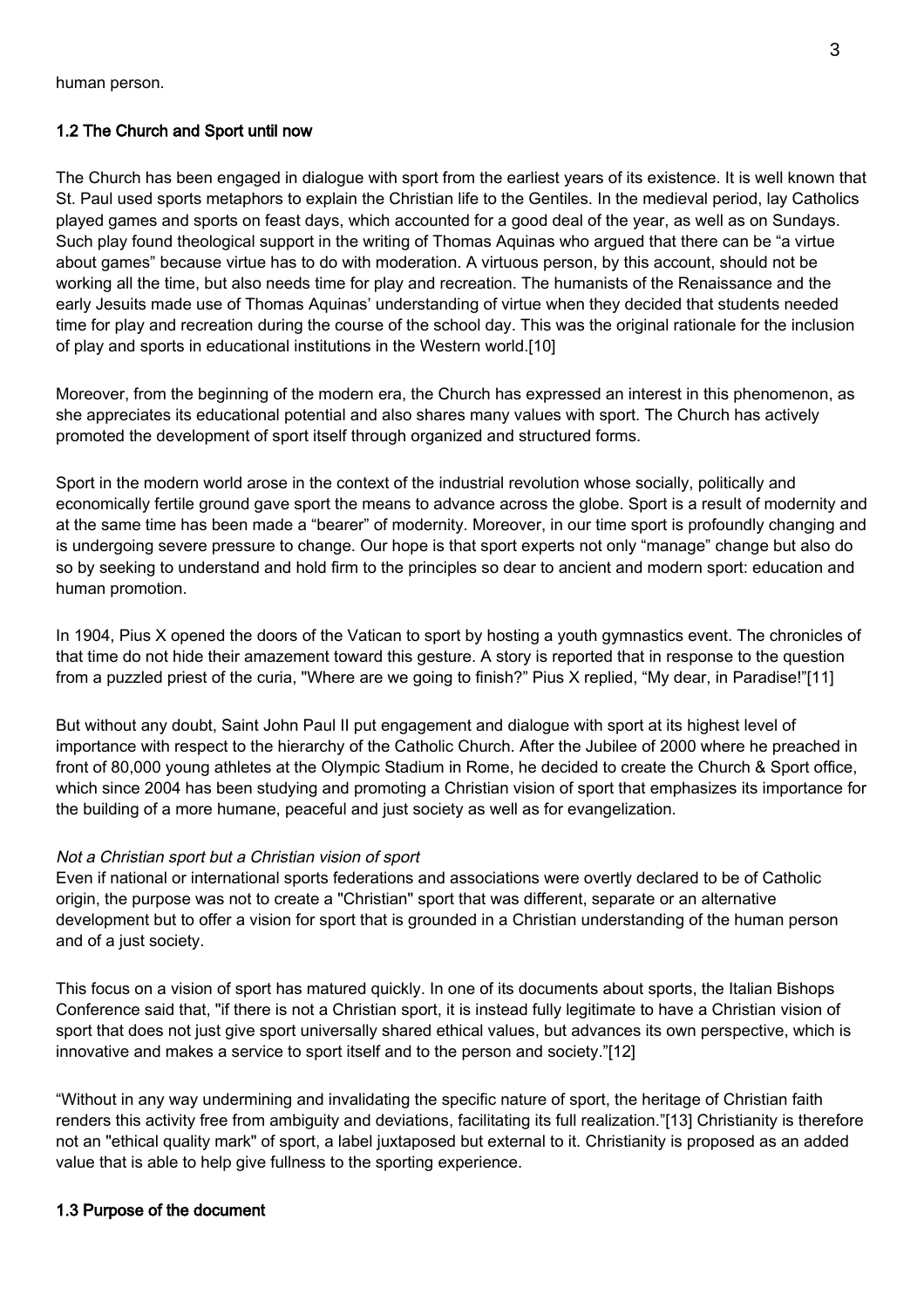The Church values sport in itself, as an arena of human activity where the virtues of temperance, humility, courage, patience can be fostered and encounters with beauty, goodness, truth and joy can be witnessed. These kinds of experiences can be had by people of all nations and communities from across the world irrespective of the standard or level of sport. It is this dimension that makes sport such a truly modern global phenomenon and therefore something the Church is passionately interested in.

Therefore, she wants to raise her voice in the service of sport. The Church feels co-responsible for sport and for safeguarding it from the drifts that threaten it every day, particularly dishonesty, manipulations and commercial abuse.

"Sport is the joy of life, a game, a celebration, and as such it must be properly used [...] and freed from excess technical perfection and professionalism through a recovery of its free nature, its ability to strengthen bonds of friendship, to foster dialogue and openness to others, as an expression of the richness of being, much more valid and to be prized than having, and hence far above the harsh laws of production and consumption and all other purely utilitarian and hedonistic considerations in life."[14] On this level the dialogue, the collaboration between the Church and sport, will be profitable.

As well the Church desires to be of service to all who work in sport either in paid roles or the vast majority who are involved as volunteers, as officials, coaches, teachers, administrators, parents and the athletes themselves.

Having articulated the motivations and purpose for the dialogue between the Church and sports in Chapter 1, the document will explore in Chapter 2 the reality of sport from its origins to its modern contexts. In doing so, it reflects on a definition of sport and the relevance of sport in and for the world. The document then in Chapter 3 dives deeper into an anthropological understanding of sport and its importance specifically for the human person as a unity of body, soul and spirit. Then the document treats how sport speaks to our greater search for ultimate meaning, and promotes human freedom and creativity. The experience of sport is one that involves justice, sacrifice, joy, harmony, courage, equality, respect, and solidarity on this search for meaning. Ultimate meaning from a Christian understanding is the ultimate happiness that is found in the experience of the all-encompassing love and mercy of God as realized in a relationship with Jesus Christ in the Spirit which takes place in and is lived out in the community of faith.

Next, in Chapter 4, the document explores specific challenges to the promotion of a humane and just sport, including the debasement of the body, doping, corruption, and the sometimes negative influence of spectators. The Church recognizes her shared responsibility with sports leaders to point out wrong directions taken and unethical behavior and to steer sport in a way that promotes human development. Finally, in Chapter 5, the document presents an overview of the Church's ongoing efforts to contribute to the humanization of sports in the modern world. Sport in its various contexts, such as amateur and professional arenas, can and does serve as an effective tool for education and the formation of human values.

Certainly, there are more topics related to the possibilities and challenges of sport that are not discussed in this document. This text is not meant to serve as an exhaustive summary of the theories and realities pertaining to sport but rather seeks to articulate the Church's understanding of the sport phenomenon and its relationship to faith.

# Chapter 2: The Sport Phenomenon

Sport is a universal phenomenon. Wherever and whenever humans live together, they take pleasure in playing games, in enjoying the motion of their bodies, in perfecting their physical abilities or in competing with each other. Presumably at all times and all places, therefore, people have practiced what we nowadays call sport. Given this backdrop, is not a total misconception if we take sport as a kind of anthropological constant. The term 'sport' itself, of course, is more recent. It stems from the Old French expression desporter or se desporter which is a derivate of the Latin word  $de(s)$  portare – and means to amuse oneself. Eventually, in the early Modern Age the abbreviation 'sport' was coined, and from that time on, the term was used to describe the variety of activities that fascinate so many people as athletes or as spectators.[15]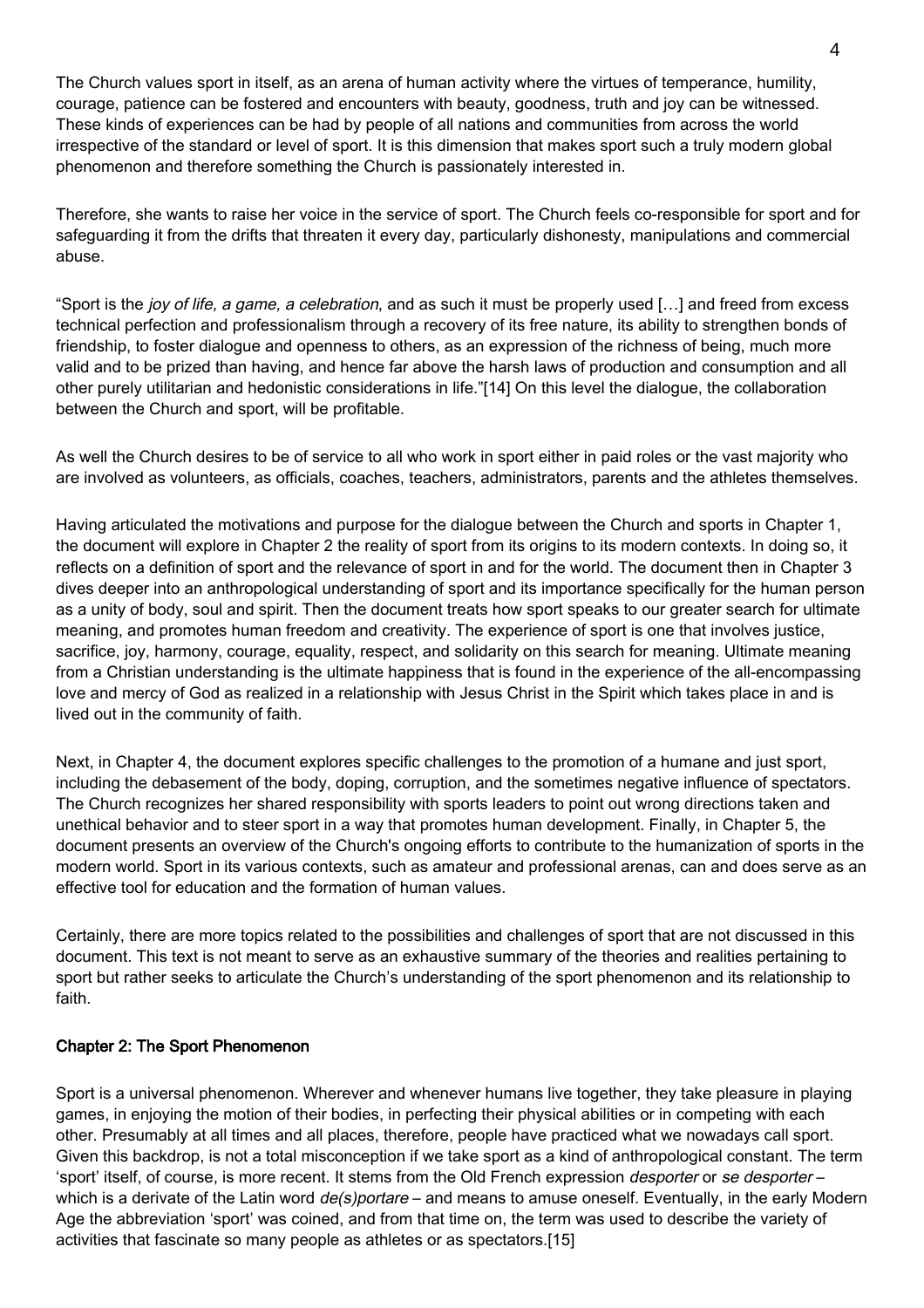As has already been mentioned, with this document, the Church wants to raise her voice in the service of sport. She thus wants shed some light on the anthropological significance of sport, the challenges it faces, and the pastoral opportunities it offers. Before this can be done however, it will be helpful to gain some closer acquaintance with the phenomenon itself. So, it will be good to know, for instance, how sport acquired its current shape or what its main characteristics are. Furthermore, it will be good to take notice of its various relations with the wider societies of which it is a part.

# 2.1 The Genesis of Modern Sport

Possibly all historical cultures developed ludic, physical and competitive activities which can be called sport. Sport has thus existed throughout the entirety of human history. And yet it was Pope John Paul II who designated sport as a "typical phenomena of the modern era […] a "sign of the times" capable of interpreting humanity's new needs and new expectations." Sport, he continued, has "spread to every corner of the world, transcending differences between cultures and nations."[16] What the Pope here rightly stressed was the fact that sport, in spite of its immemorial history, was subjected to a radical change during the last two centuries. In former times, sports were exclusively shaped by the particular cultures they belonged to. Modern sport, in contrast, is compatible with almost all cultural settings and has thus overcome older demarcations of culture and nation. Of course, still local forms of sport exist and they rightly enjoy a growing popularity, but next to them there exists also a kind of *global sport* which – like a global language – can be understood by almost every human being. So the question is: How did sport become such a global phenomenon?

Already in the sixteenth and seventeenth centuries, many – albeit not all[17] – sport activities in the West disengaged from the religious and cultural contexts they formerly had belonged to. Of course, this does not mean that sport in general became a disengaged phenomenon. At this time, however, we can observe the beginning of an institutionalization, professionalization and commercialization.[18] The growing sovereignty of sport along with the recollection of the pedagogical ideals of Greek antiquity initiated a development in the course of which physical activities were more and more seen as to be a crucial part of a holistic education. A long line of progressive educationalists – from John Amos Comenius (1592-1670) through the founder of the philanthropic movement, Johann Bernhard Basedow (1724-1790) to Thomas Arnold (1795-1842) – took up this holistic idea and translated it into educational curricula which put a strong emphasis on physical training.

Generally speaking, modern sport can be traced back to two sources, that is, on the one hand, the games and competitions that came up at English public schools in the first half of the nineteenth century and, on the other hand, the exercises and gymnastics which emerged from Philanthropinism (an educational reform movement) and which were later developed by Swedish educators. Referring to the first tradition, it should be mentioned that older games, competitions and leisure activities were incorporated into the educational programs of English public schools. As being a central part of public education, sport gradually spread out over all social strata and classes within British society. When Great Britain became a global power, the educational system was transferred to all parts of the British Empire. However, it also should be mentioned here, that there were local forms of resistance against this process as, for instance, with the Gaelic Athletic Association in Ireland.

Sometime earlier, Philanthropinism had emerged. Philanthropinism had, as has already been mentioned, an impact on the educational reformation of the public-school system in Britain. On the other hand, it also developed its own dynamics on the European continent and in Scandinavia. Originally, philanthropinism was also a pedagogical ideal advocating a holistic education. Such education, however, did not only include physical activities as gymnastics but also sought to promote the recognition of human equality and the forming of democratic virtues. This idea was taken up in Sweden where gymnastics became a part of the school system. Likewise, it served as a means for military, aesthetic or health education. The importance of the Swedish system can be seen in the fact that it has had a considerable influence on the development of women's sport.[19]

By the end of the nineteenth century, Pierre de Coubertin merged the different traditions together and linked them to the Olympic Idea. What Coubertin had in mind was a global pedagogical program in order to educate the youth of the world. Its primary goals were peace, democracy, international understanding and human perfection. To propagate the Olympic Idea, Coubertin founded (or revitalized) the Olympic Games, that is, a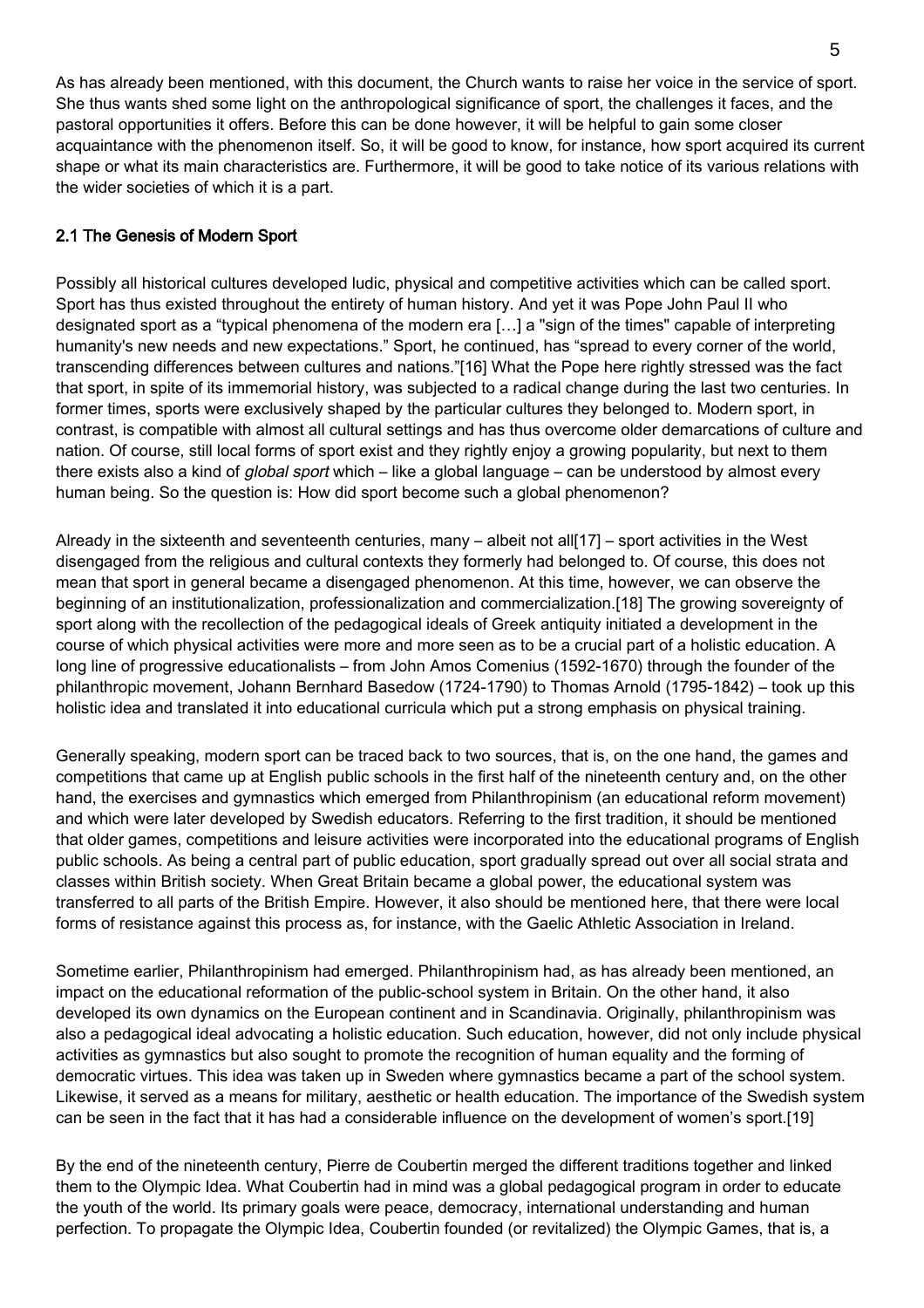quadrennial event where the youth of the world would meet. The original aim of the Olympic Games, however, was not only athletic competition but also the celebration of human nobility and beauty. The Olympic motto, "citius, altius, forties" (faster, higher, stronger) – which, by the way, Coubertin had taken over from the Dominican Henri Didon[20] – thus not only refers to physical excellence but also to human excellence in general. For this reason, the exhibition of arts, music and poetry were also seen as to be an essential part of the Games. Critically, it should be mentioned, that for Coubertin, Olympism was decisively a this-worldly religion, for he explicitly called it a 'religio athletae'. As we can easily see from the highly-ritualized opening ceremony as well as from the award or closing ceremonies, the actual enactment of the Games perfectly underscores their pretended religious nature.

The first Olympic Games of the modern age took place in Athens in 1896, even though there had been local Olympic Games in Greece, England and Germany before. But only Coubertin's initiative pursued international recognition and turned out to be successful. Since that time Olympic sports have made an unprecedented progress. Women were eventually allowed to take part in the Olympics in 1900. Another element to explain the success of sports, of course, is the upcoming of the mass media in the first half of the twentieth century. By means of film, radio and TV, great sport events were easily broadcasted throughout many countries and later on even worldwide. Thanks to the mass media and to the internet, sport is a global phenomenon today to which most nations and peoples of the world have basic access.

Though, in most cases, sport no longer claims to be a religion or to have an intrinsic connection with other human achievements as arts, music or poetry, it still is in danger of being commissioned for ideological purposes. This has to do with the fact that in sport the human body strives for perfection. In particular, great sport events such as the Olympic Games or World Championships present human bodies conducting top performances to a global audience. A top performing human body, however, is a multi-interpretable sign to which a wide range of different meanings can be attributed. Hence, sport – and particularly that at the elite level– is often used to communicate political, commercial or ideological messages.[21] On the one hand, this multiinterpretability accounts for the global attractiveness of sport, on the other, however, it also lays bare the perils connected to sport. For sport in general is a highly expressive but at the same time a highly-underdetermined sign which cannot serve for its own interpretation. Therefore, it is to be interpreted by others and these interpretations can be ideological or even amoral and inhuman.[22]

According to some scholars, global sport is used for ideological purposes when the playing field becomes tilted toward the West and toward wealth, and when sport simply reinforces existing power structures or promulgates cultural values of the elite. [23] Pope Francis' reflections on globalization have something to contribute to our consideration of these kinds of issues in global sport. Referring to an innate tension that exists between globalization and localization, the Holy Father wrote in Evangelii Gaudium, "We need to pay attention to the global so as to avoid narrowness and banality. Yet we also need to look to the local, which keeps our feet on the ground. […] Here our model is not the sphere […] where every point is equidistant from the centre, and there are no differences between them. Instead, it is the polyhedron, which reflects the convergence of all its parts, each of which preserves its distinctiveness. Pastoral and political activity alike seek to gather in this polyhedron the best of each."[24] With respect to global sporting events such as the Olympic Games, if more non-Western countries were represented with respect to the location of the Games as well as the origin of the sports played and representation on the IOC, they would even more successfully be living out their mandate by being truly global and also gathering in the best of each country.

# 2.2 What is Sport?

For a long time, sports philosophers and scientists have tried to provide a suitable definition of sport. Apparently, this is not an easy task since no generally accepted definition has been found hitherto. In addition, it should be noted that sports are subject to historical change. What we consider to be sport today, may not be seen as sport tomorrow, and vice versa. So, there will never be a final definition of sport. However, this is not to say that some general features cannot be mentioned which we normally attribute to sport.

In the first place, the concept of sport is associated with the *human body in motion*. Of course, there are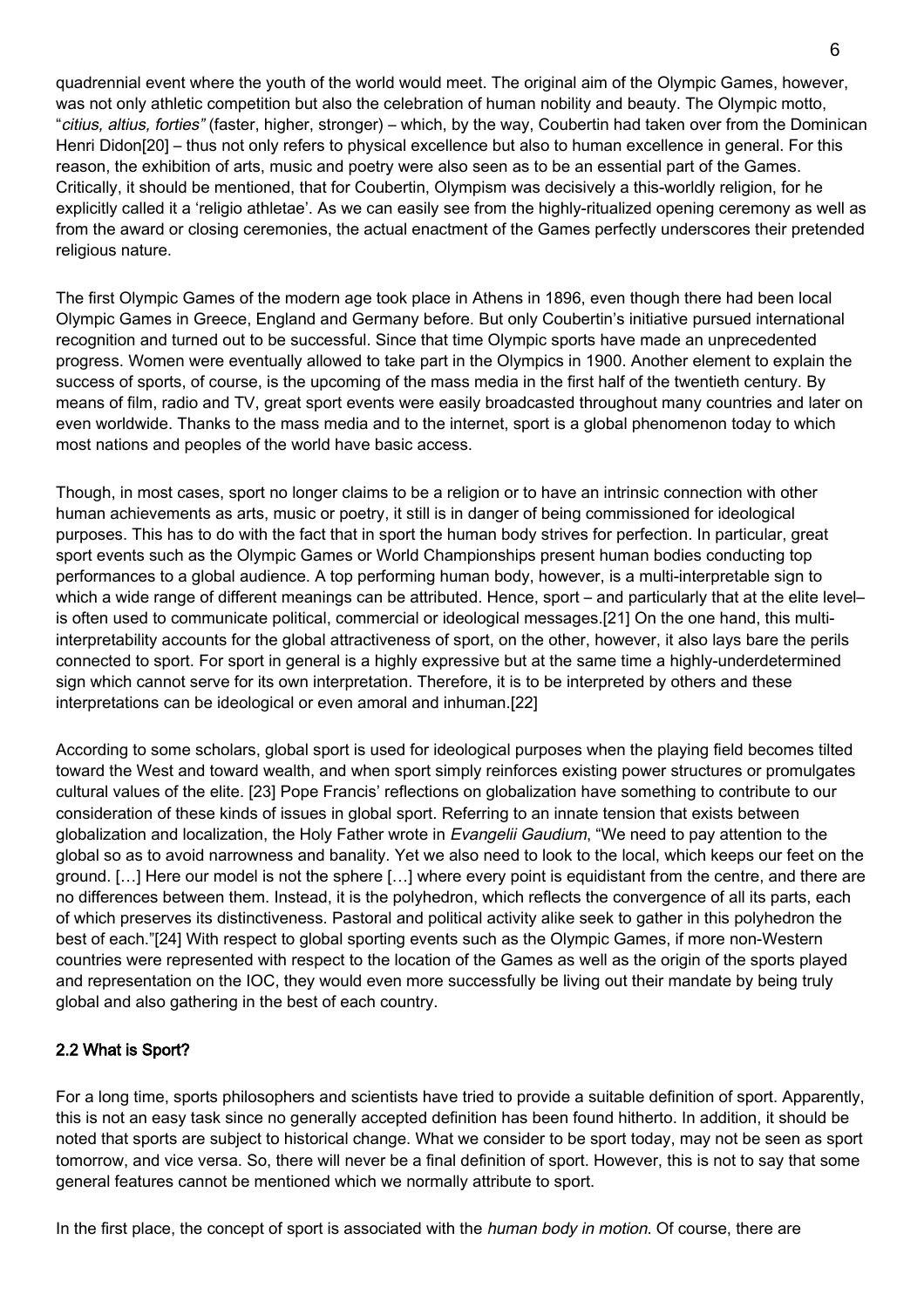activities which sometimes count as sport but hardly exhibit any bodily motion. But in general, sport is identified with individuals or groups of human beings who move and exercise their bodies.

The second point to be mentioned is that sport is a *ludic activity*. This means that sport is not an activity in order to achieve an external purpose but has its purpose in itself. Such internal purposes are, for instance, to perfect a particular motion, to surpass one's former achievements or the achievements of others, or to play well together as a team to win a competition. Sure, modern sport, particularly professional sport, also serves external purposes as, for instance, to gain glory for the nation, to show the supremacy of a political system or simply to make money. If, however, the external purpose dominates or even wipes out the intrinsic purpose, we would no longer speak of play but simply would call it work or labor. Moreover, the performances of professional athletes would never reach the top level, if they conducted their job without a ludic attitude.

Thirdly, the performance of sport is normally subjected to certain *rules*. The intrinsic purpose of the sport activity may thus not be achieved with all possible means but has to comply with the rules of the game. Usually, such rules are meant to complicate the achievement of the goal. In a swimming competition, for instance, the swimmers may not cover the distance of, say, one hundred meters by using a motor boat or by running along the poolside, but they have to swim in the water without tools and perform a particular swimming style as crawl or butterfly. Of course, rules can display different levels of strictness. An individual amateur athlete who runs three times a week over a certain distance will perhaps only set herself the rule not to run slower than the previous time, whereas a professional competition on top level is regulated by a codified body of numerous rules and laws whose compliance, moreover, is monitored by specialized referees and even technical equipment. Sport without any rules is thus hardly conceivable.

A fourth feature of sport is its competitive character. Once again, we might object by invoking an individual amateur athlete who only trains sporadically and just for fun. Presumably, this athlete is not involved in a competition. But this is not completely true. For even this athlete can compete with herself in that she seeks to do her exercise not worse than previously, or to cover a certain distance, or to run, swim or climb within a fixed time limit and so forth. In almost all other cases, the competitive element of sport is far more developed so that we may state that competition is also an indispensable characteristic of sport.

The final component is related to the previous ones, for if sport is actually a competition regulated by particular rules of the game, then the *equality of opportunities* has to be warranted. It simply would not make sense to have two or more competitors, be they individuals or teams, whose starting conditions are largely unequal. That's the reason why in sport competitions usually a distinction is made between the sexes, performance levels, age classes, weight classes, degrees of disabilities and so forth.

Summarizing those five features, we thus might say that sports are bodily motions of individual or collective agents who, in accordance with particular rules of the game, effect ludic performances which, on the condition of equal opportunity, are compared to similar performances of others in a competition. As has already been noticed, this is not an exhaustive definition of sport since it exhibits lots of fuzzy edges.[25] Nonetheless, it may suffice for our purposes.

But there is more to it. As we have already seen, sport is not only an activity on its own but has also an exterior. After all, non-participating outsiders can take notice of sports, they can observe them, evaluate them, be pleased or be annoyed about them, and they can interpret them in many different ways. As indicated above, the human body in motion is a sign which is open for various interpretations. After having unfolded the ludic, rule-following and competitive features of sport, this multi-interpretability might be explained a bit further. In a sense, a sport competition can be understood as a narrative which tells the story of a contest between two or more parties who compete with each other for an artificial object without having real-life reasons for this competition. In accordance with the specific rules of the game, the parties strive for excellence. Independently of their subjective motivations, the participating parties put into effect esthetic and artistic forms which are comprehensible for others and can thus be actively interpreted by them. As with many other pieces of art, this story, too, has no distinct content which is why it is open for diverse and even contrary attributions of meaning.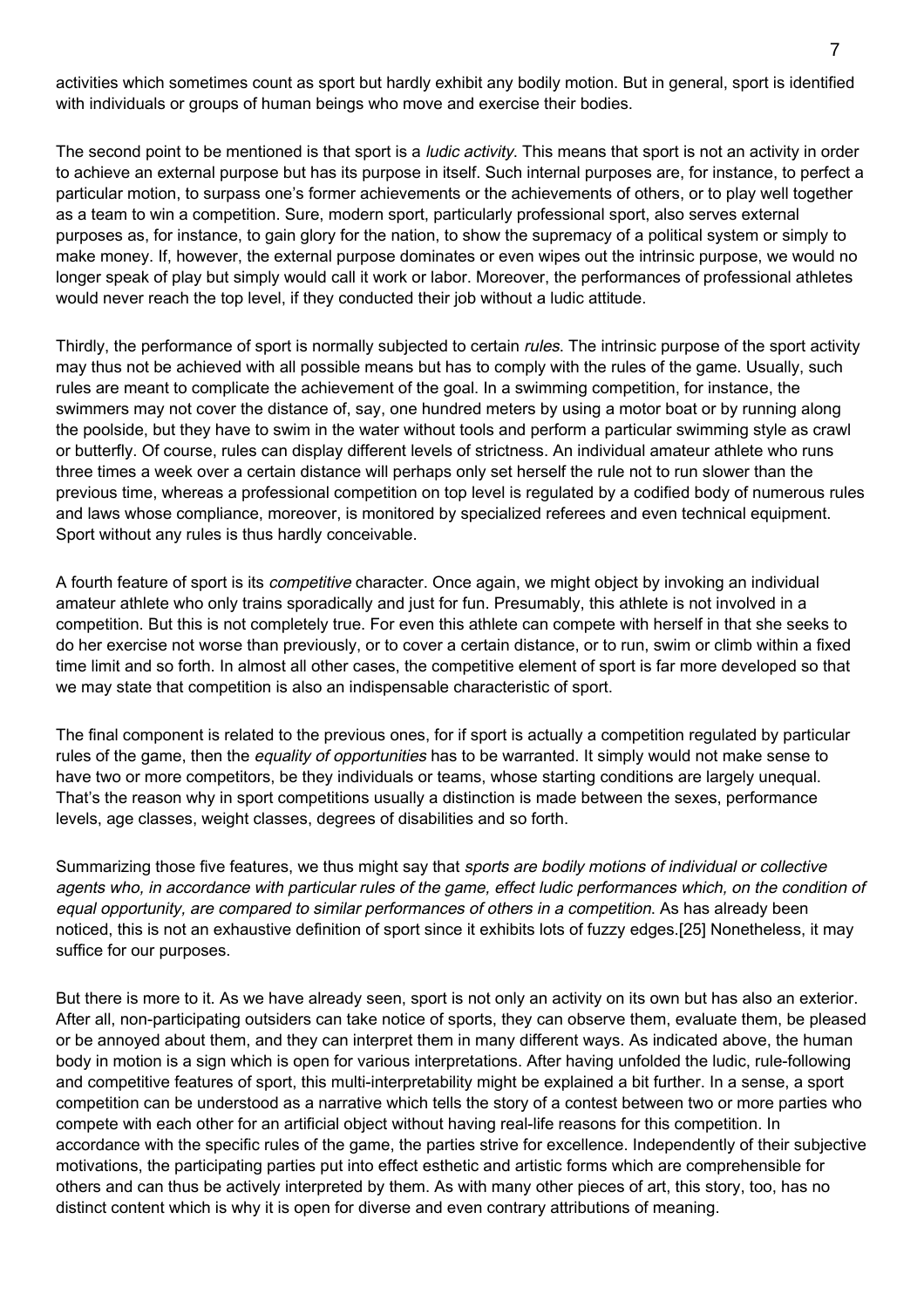To conclude these reflections on the concept of sport, we now may assert that, on the one hand, sport is a kind of a world of its own in that it exhibits the character of a play which, ideally speaking, pursues no external purposes. On the other hand, however, this encapsulated world has also an exterior in that it presents itself to outsiders in the form of a highly expressive story which, however, does not have a specific content so that various forms of meaning can be attributed to it. Once again, it is this multi-interpretability which makes sport so attractive to people from all parts of the world. At the same time, however, this multi-interpretability also makes sport prone to external functionalization and even ideologization.

# 2.3 The Contexts of Sport

But that is not all that can be said about sport, for sport never exists without a context. In the first instance, we have to think of institutional imbedding of sports. This begins with a group of children, making an appointment to meet in the afternoon in the backyard in order to play, say, football or basketball. Already here, the appointment as such as well as the particular time and place indicate a kind of initial institution. As it comes to more advanced forms of sports, training programs have to be applied, competitions have to be coordinated, playgrounds have to be supplied and to be kept in good condition, the transportation of athletes and sports equipment has to be organized, referees have to be engaged, results have to be documented and so forth. On an even greater level, a sports jurisdiction has to be established, doping monitoring programs have to be run or great sport events have to be arranged. This is the task of sports organizations as clubs or national and international associations. In general, we might call these organizational forms of sport the *sport system*.

Now it goes without saying, that the sport system cannot generate the required resources by its own means alone. To facilitate the tasks just mentioned, the sports system is thus in need of external benefactors – for instance, voluntary workers, political supporters or financial donors – and particularly of customers who are willing to purchase tickets, merchandising articles or TV programming. Only in this way is the sports system able to generate the required resources. This structural dependence of the sports system, as we might call it, explains why this system has to constantly make known the attractiveness of sport to external contributors. The sports system, in other words, has to care for an appearance of sport that motivates potential benefactors to make their contributions to maintain or even boost the system. This, however, entails presenting sport in a way that fits with the various interests of the potential benefactors. And so, sport becomes a kind of product which promises to satisfy the interests of various individuals, groups and institutions. That is why the sport system itself is so readily and easily available to serve the ideological, political or economic purposes of others, for otherwise it would not be able to generate the resources it needs to survive.

Since sport, as we have seen, is an expressive story with little content to which thus various meanings can be attributed, the sport system in general proves to be very successful in generating external resources because potential benefactors can use sport to communicate their particular messages. This can be demonstrated, for instance, by the partnerships that individual athletes as well greater sport organizations have entered into with commercial enterprises and the advertising industry. In this case, sport serves as a vehicle to mediate economic messages.

The structural dependence of the sport system just described needs not necessarily to be a bad thing, for sport can serve so many purposes which are ethically acceptable and even truly human. If politicians, for instance, are willing to invest public money into the sport system because this promises to improve the population's health or the holistic education of children and young people, then it is basically not wrong if the sport system presents a sport which serves just these purposes. But, on the other hand, it is also clear that the structural dependence of the sport system bears lots of dangers. If, for instance, a greater amount of resources can be generated by making the sport system dependent on the economic system or on ideological systems, then the inclination will be high to do exactly this, even if the purposes thus served are ethically dubitable or inhuman. This will be pointed out in more detail in the fourth chapter.

# Chapter 3: Significance of Sports for the human person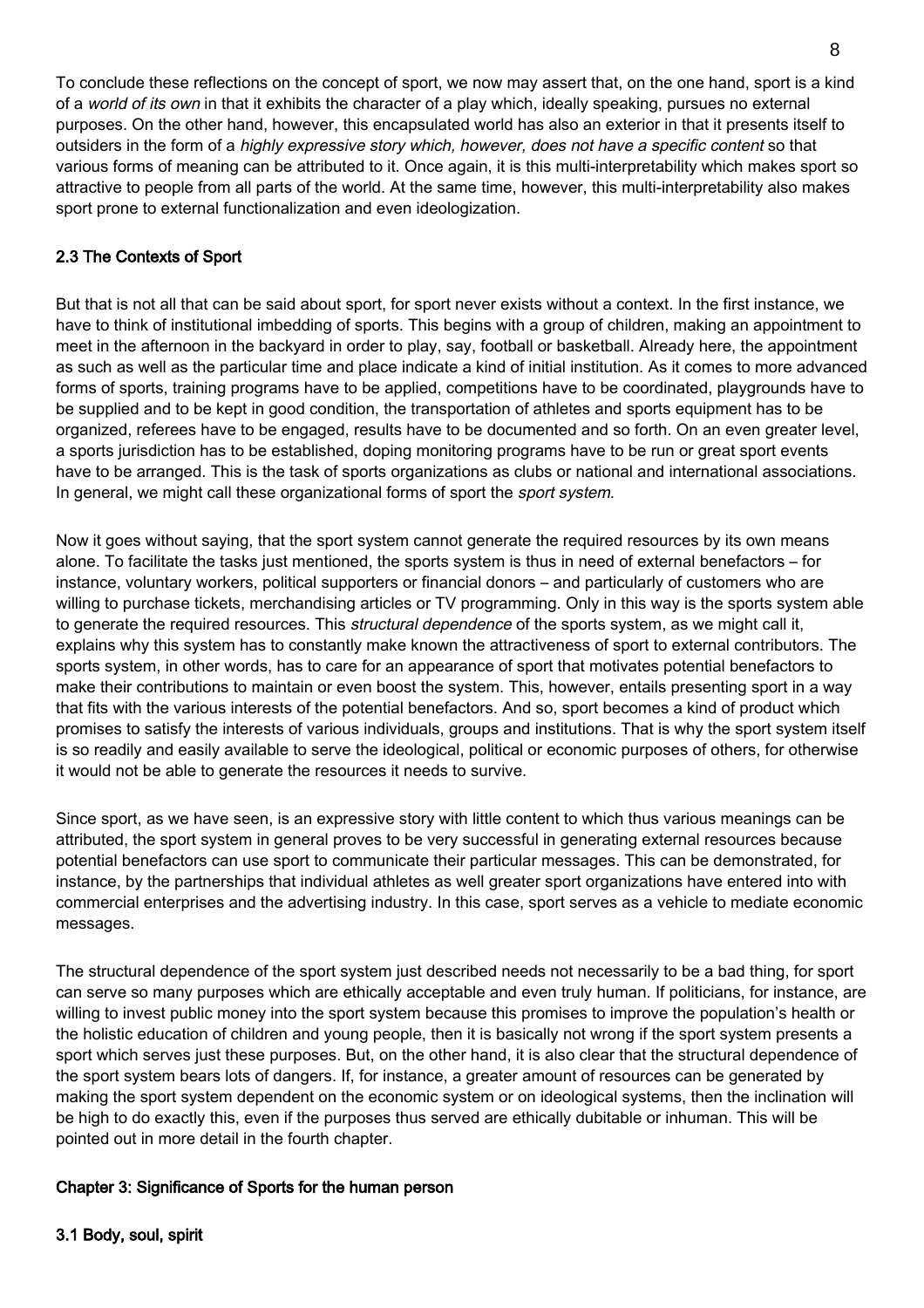While it is common in historical studies of sport to characterize Catholic attitudes toward the body as thoroughly negative, in fact Catholic theological and spiritual traditions have insisted that the material world (and everything that exists) is good as it is created by God and that the person is a unity of body, soul and spirit. Indeed, early and medieval theologians spent much of their time criticizing Gnostics and Manicheans, precisely because these groups associated the material world and the human body with evil. One of the complaints of Christian authors was that Gnostics and Manicheans did not include the Jewish scriptures as a part of the Christian scriptures, and therefore did not accept the account in Genesis that describes God creating the world and human beings and calling everything "very good." On the contrary, these groups constructed elaborate mythological accounts of the origin of the material world, which associated it with a 'fall' or an "evil principle."

This is why they regarded the material world and the human body itself as antagonistic to what is truly spiritual. In 1979 Saint John Paul II spoke to Italian and Argentine athletes about these controversies: "It is worth recalling that already in the first centuries Christian thinkers resolutely opposed certain ideologies, then in fashion, which were characterized by a clear devaluation of the physical, carried out in the name of a mistaken exaltation of the spirit. On the basis of biblical data, they forcefully affirmed, on the contrary, a unified view of the human being."[26]

This unified view of the human being has been expressed in Scripture and by theologians either as a unity of body, soul and spirit or body and soul. This understanding of the unity of the human person was consequential with regard to shaping Christian attitudes toward sport. According to John Paul II, the Church regards sport with esteem because she values "everything that contributes to the harmonious and complete development of the person, body and soul. She encourages, therefore, what aims at educating, developing and strengthening the human body, in order that it may offer a better service for the attainment of personal maturity."[27]

The understanding of the unity of the human person is also the foundation for the emphasis in Church teaching that there is a spiritual dimension to sport. Indeed, John Paul II describes sport as "a form of gymnastics of the body and of the spirit."[28] As he put it: "Athletic activity, in fact, highlights not only man's valuable physical abilities, but also his intellectual and spiritual capacities. It is not just physical strength and muscular efficiency, but it also has a soul and must show its complete face."[29]

# 3.2 Freedom, rules, creativity and cooperation

Freedom is a gift to us from God that reveals the grandeur of human nature. Created in the image and likeness of God, men and women are called to participate in divine creation. But freedom comes with responsibility, for free choices made by every human person impact one's relationships, the community, and in some cases, all of creation.

Nowadays, many people believe that freedom is doing what one wants, without any limits. Such a view decouples freedom and responsibility and may even eliminate regard for the consequences of human acts. However, sport reminds us that to be truly free is also to be responsible.

Today, technology allows people in many parts of the world to have at their disposal many things with surprising ease. In this context, it is easy for a person to lose sight of the need for effort and sacrifice to achieve one's goals. But in sport, whoever fails to develop these virtues also fails to persevere in the practice of sport itself and therefore will not reach any proposed goals. Here, the Christian understanding of freedom applies to sport in that freedom allows humans to make proper choices and sacrifices even when they are required to go through the "narrow gate."[30]

Moreover, in the "throwaway culture" of which Pope Francis often reminds us, lasting commitments often scare us. Sport helps us in this regard by teaching that it is worth embracing long-term challenges. Training and sustained efforts to improve are worthwhile, as the highest goods can only be achieved when people seek such goods without shying away from uncertainties and challenges that come with various responsibilities. In addition, overcoming difficulties such as injuries and resisting temptations to cheat in a game help strengthen one's character through perseverance and self-control.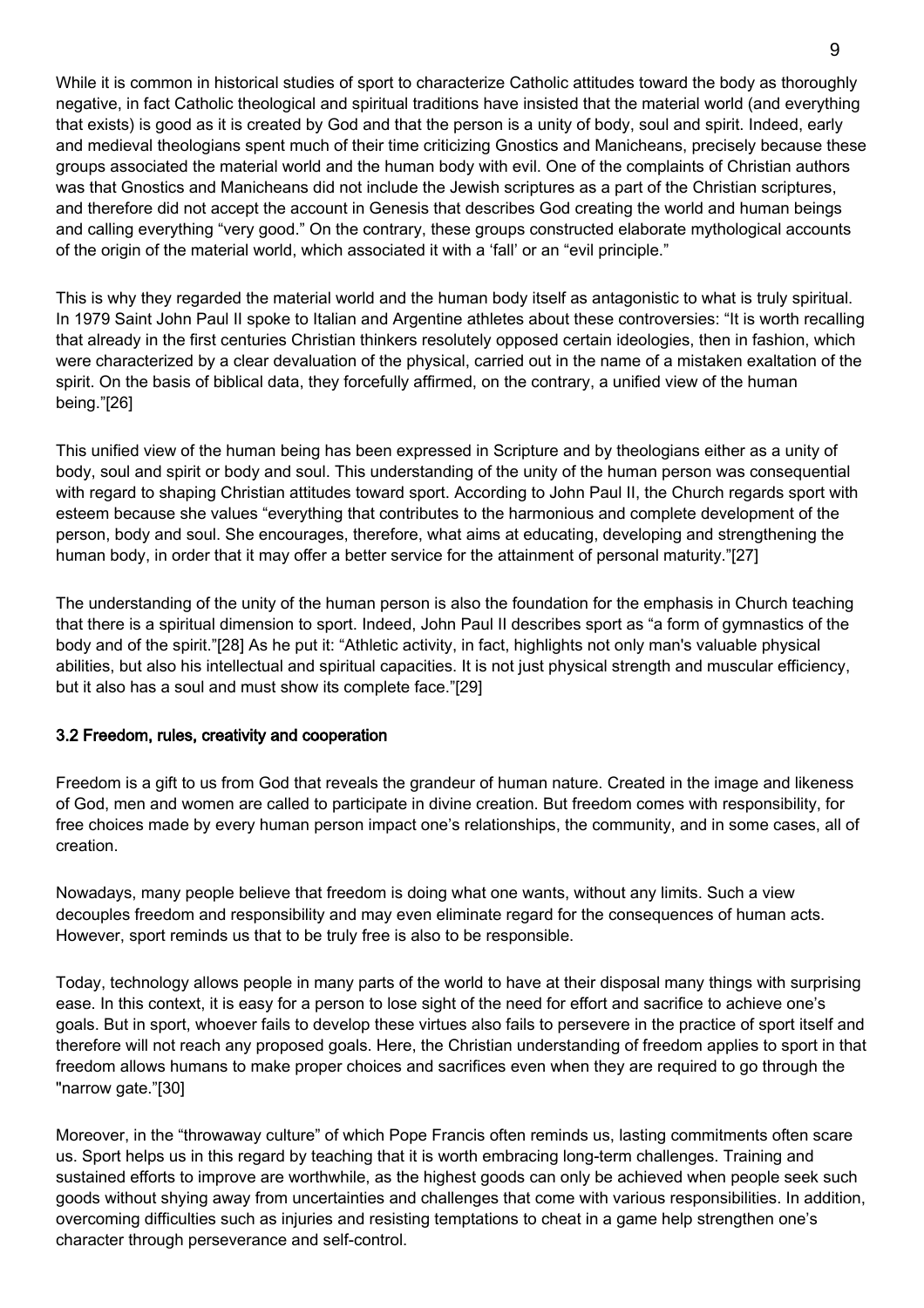The motto of the International Olympic Committee, *citius, altius, fortius* ("faster, higher, stronger")[31] evokes this ideal of perseverance. In a certain sense, the Christian life resembles a marathon rather than a short sprint. There are many stages, some of which are very difficult to overcome.

Yet, why do people run marathons? They must enjoy the challenge to some extent. Reaching for improvement step by step, mile by mile, evokes a sense of satisfaction that brings joy to the challenge. Gregory of Nazianzus and other Church Fathers thought of the Christian life as resembling a game. Pope Francis has talked about it in those terms as well, connecting the category of play with Christian joy.[32]

Each person makes us of the talents he has received in the daily reality in which he lives, which may include sport. Considering the rules and regulations of each sport along with the game strategies defined by coaches, each athlete develops personally as he strives in his freedom and creativity to achieve set goals within established parameters. In this way, sports bear witness to justice in that they require obedience to rules. And to ensure such justice, there are referees, judges and inspectors, and in recent years, technological aids. Without rules, the sense of the game and the competition would be lost. In football, for example, if the ball does not completely cross the goal line, it is not a goal. A small millimeter makes an immense difference. In some way, that rule helps us understand that justice is not something merely subjective but has an objective dimension, even in forms of play.

Contrary to what one might think, in sports the rules do not limit human creativity but encourage it. To achieve his objectives within the established norms, the athlete has to be very creative. He must seek to surprise the competitor with a new or unexpected trick or strategy. For this reason, creative athletes are highly valued.

Something analogous happens with freedom. The rules established, which themselves are the result of the creativity of those who founded each sport, become objective in terms of their observance. That objectivity does not nullify the subjectivity of the athlete but rather helps him to develop it freely when he practices his sport. The rules are clear and defined, but observing them makes the athlete freer and more creative.

Human beings create the rules, and then agree upon, the rules that constitute the various sports. And these rules set sports apart from other activities of daily life. Scholars have noted that one of the features of the constitutive rules of sport is that they have a gratuitous logic. As was mentioned in the last chapter, every sport has goals. In golf, for example, the goal is to put the ball in the hole with the fewest number of strokes possible over eighteen holes. The rules of golf, however, proscribe the most efficient way of doing this, such as walking up and dropping the ball in each hole. They gratuitously introduce challenges and obstacles that make reaching the goal more difficult. Each golfer must use a golf club, start a designated distance from each hole, and avoid ponds and sand traps. The participants agree to the constitutive rules of golf because they enjoy participating in the game and trying to meet the challenges that it provides. The important point of this reflection is that our sports do not have to exist; we make them up and we freely participate in them because we enjoy doing so. In this sense, sports are in the realm of the gratuitous.

Sport, then, is based on a starting point of cooperation and agreement about the constitutive rules. There are also many ways in which participants need to cooperate just to make a sporting event possible. Indeed, cooperation precedes and is the basis for competition. In this sense, the dynamic of sport is the opposite of that of war, which takes place when people believe that cooperation is no longer possible and when there is a lack of agreement on fundamental rules. In sports, the competitor is participating in a rule-governed contest, not against an enemy who must be annihilated. Indeed, it is one's opponent who draws out the best in an athlete, and thus the experience can be very enjoyable and engaging. The word *competition* alludes to this experience, as the word comes from the two Latin roots "com" –with –and "petere" –to strive or to seek –. The competitors are "striving or seeking together" for excellence. The many examples of athletes shaking hands and embracing or even socializing or sharing a meal after an intense contest have much to teach us in this regard.

Thus, we see how practicing sports helps the human being to grow because he becomes capable of generating an environment that combines freedom and responsibility, creativity and respect for rules, entertainment and seriousness. This environment comes about through cooperation and accompanying each other in the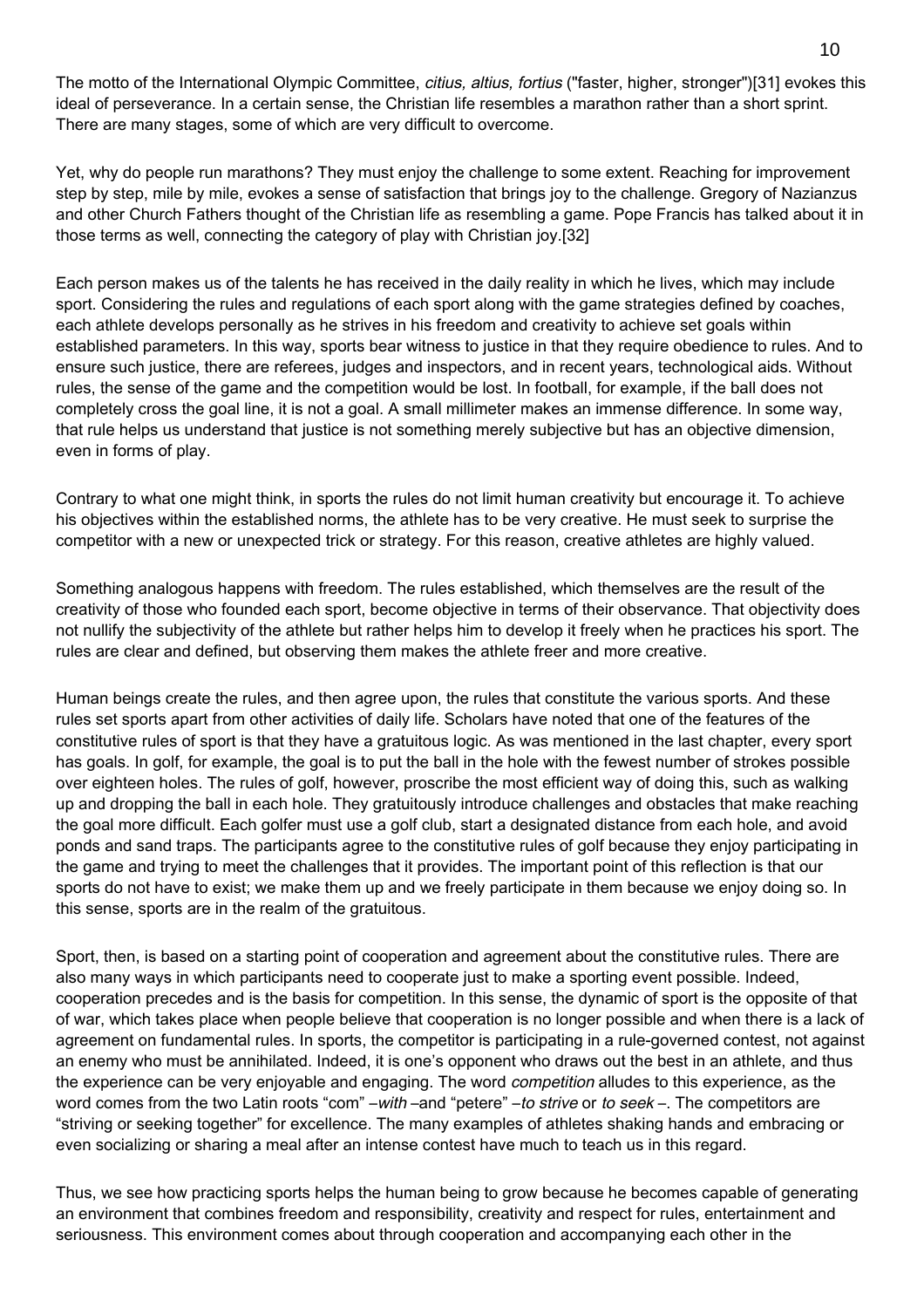development of individual talents and character.

# Fair Play

In recent decades, there has been an increasing awareness of the need for fair play in sport, i.e., that the game is clean. Athletes honor fair play when they not only obey the formal rules but also observe justice with respect to their opponents so that all competitors can freely engage in the game. It is one thing to abide by the rules of the game in order to avoid being rebuked by a referee or formally disqualified because of a rule violation. It is another thing to be attentive to and respectful of the opponent and his freedom regardless of any rule advantage. Doing so includes not using hidden strategies, such as doping, to have an illicit advantage over competitors. Sporting activity "must be an unavoidable occasion to practice human and Christian virtues of solidarity, loyalty, good behavior and respect for others, who must be seen as competitors and not as mere opponents or rivals."[33] In this way, sports can set higher goals beyond victory, toward the development of the human person in a community of teammates and competitors.

Fair play allows sports to become a means of education for all of society, of the values and virtues found in sports, such as perseverance, justice and courtesy, to name a few that Pope Benedict XVI points out. "You, dear athletes, shoulder the responsibility –not less significant – of bearing witness to these attitudes and convictions and of incarnating them beyond your sporting activity into the fabric of the family, culture, and religion. In doing so, you will be of great help for others, especially the youth, who are immersed in rapidly developing society where there is a widespread loss of values and growing disorientation."[34]

In this sense, athletes have the mission to be "educators as well, since sport can effectively inculcate many higher values, such as loyalty, friendship and team-spirit."[35]

# 3.3 Individualism and team

Something very typical of the world of sports is the harmonious relationship between the individual and the team. In team sports, such as football, rugby, volleyball and basketball among others, that reality is seen very clearly. But even in individual sports such as tennis or swimming, there is always some form of teamwork.

Nowadays we can see many manifestations of individualism. Individual goals sometimes seem to prevail over the common good. Sport is a school of teamwork that helps us overcome selfishness. In it the individuality of each player is related to the team that works together toward achieving a common goal.

Pope Francis, when speaking to young people at the 70th anniversary of the Italian Sports Center, said "I also hope you can taste the beauty of teamwork, which is so important in life. No individualism! No to playing for yourselves. In my homeland, when a player does this, we say: 'This guy wants to devour the ball all by himself!' No, this is individualism: don't devour the ball, be team players. To belong to a sports club means to reject every form of selfishness and isolation, it is an opportunity to encounter and be with others, to help one another, to compete in mutual esteem and to grow in brotherhood."[36]

Each member is unique and contributes in a particular way to the team. Individuals are not lost in the whole, because they are valued in their particularity. They all have a unique importance that makes the team stronger. A great team is always made up of great individuals who do not play alone but together.

A football team, for example, can be made up of the best midfielders in the world, but it will not be a great team if it does not have a goalkeeper, defenders, forwards and even a good coach, trainer, physical therapist, etc. In sports, the gifts and talents of each individual in particular are placed at the service of the team.

# 3.4 Sacrifice

People who participate in sport are very familiar with the notion of sacrifice. No matter the level of expertise or type of activity involved, team or individually focused, the athlete must subject themselves to discipline and focus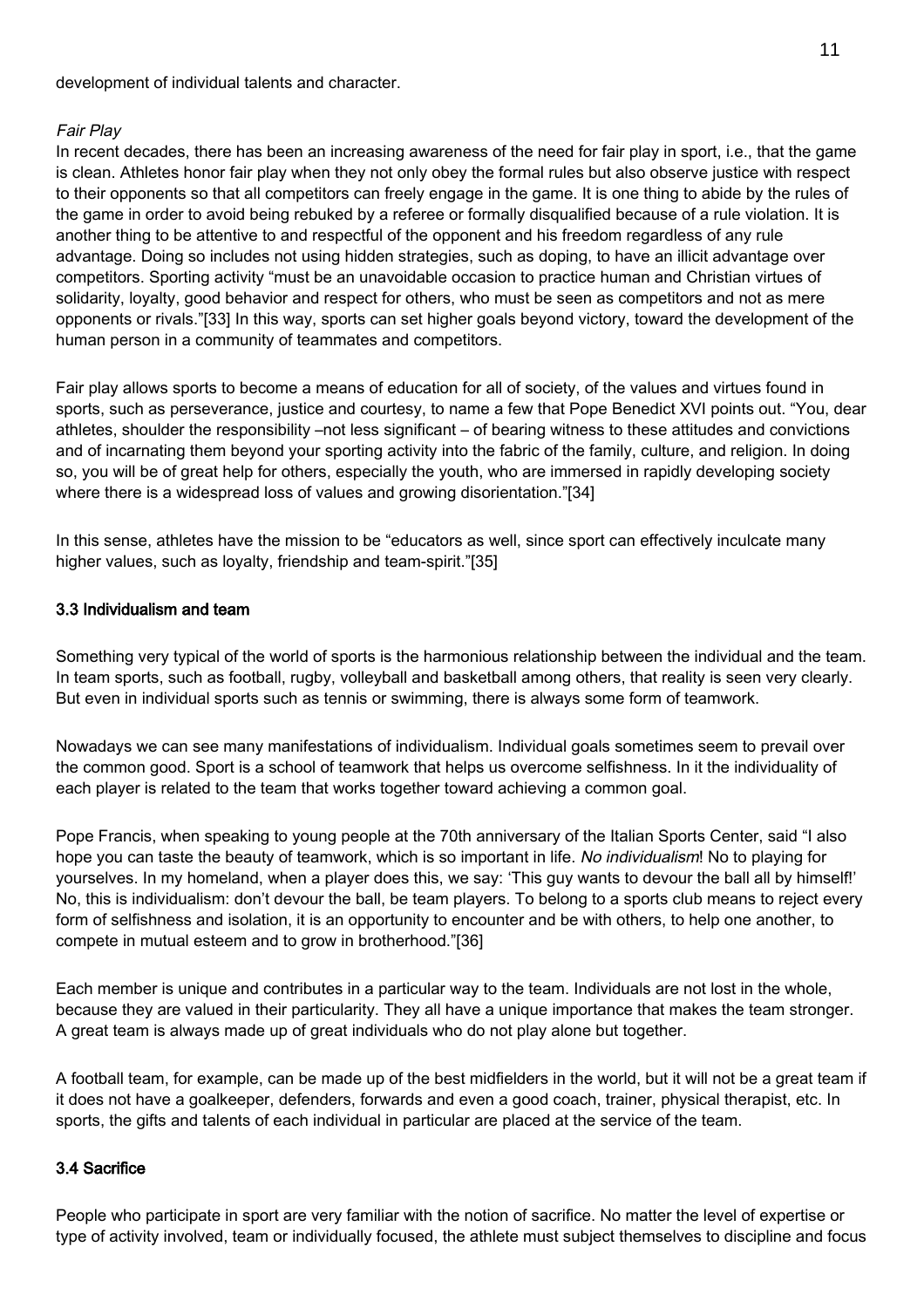on the task at hand if they are to learn and acquire the necessary skill. To achieve this often means that the person has to follow a regular and structured program. This is best done when the sport participant accepts that they will have to take on a path that involves some level of hardship, self-denial and humility. This is because learning and performing a sport always involves an encounter with failure, frustration and challenge. The professional athlete will often experience these psychological, physical and spiritual challenges as part of their career in sport; even more impressive is that amateur and lower level sport participants are prepared to subject themselves to these demands, albeit at much less intensity, in order to become better at something they love.[37] The recreational participant training for the charity half marathon, the high handicap golfer trying to develop a better swing, or the walking football player trying to score more for the team, understand through their lived experiences that these small sacrifices make sense through being done out of love for the sport. Although addressing Olympians, Saint John Paul II has this to say on the value of sacrifice in sport for all athletes, no matter their level: "At the recent Olympic Games in Sydney we admired the feats of the great athletes, who sacrificed themselves for years, day after day, to achieve those results. This is the logic of sport, especially Olympic sports; it is also the *logic of life*: without sacrifices, important results are not obtained, or even genuine satisfaction."[38]

These encounters with sacrifice in sport can help athletes form their characters in a particular way. They can develop the virtues of courage and humility, perseverance and fortitude. The common experience of sacrifice in sport can also help believers understand more fully their vocation as children of God. Maintaining a life of prayer, a rich sacramental life, and working for the common good, are frequently accompanied by many obstacles and difficulties. We try to overcome these challenges by our steadfast persistence and self-discipline, and with the grace that flows from God. "Strict discipline and self-control, prudence, a spirit of sacrifice and dedication,"[39] according to Saint John Paul II, represent the spiritual, psychological and physical qualities tested in many sports. The mental and physical demands and challenges of sport can help to strengthen one's spirit and selfawareness. A Catholic account of the anthropological value of sport and sacrifice is grounded in the everyday world of all players. They know through their lived experience that sacrifice and suffering have a potentially transformative nature.

Sacrifice is a familiar and well used term in the real world of sport, then. The Church too uses this word and often in a very direct and specific way. She knows that love of God and of our neighbor often comes at a cost to us. Our task as Christians is to accept the sacrifices and sufferings we endure, whether large and small, and buoyed by the grace of God in our lives, strive for the kingdom here on earth and in the world to come. With this in mind it becomes easier to understand what St Paul had in mind when he demanded that we prepare ourselves to 'fight the good fight' (Tim 6:12). All of the noble sacrifices we make are important in the Christian life, even when they take place in seemingly insignificant human activities such as sport.

# 3.5 Joy

Since the International Charter of Physical Education, Physical Activity and Sport in 1978, sport has become a right for all to participate, not just the young, healthy and able-bodied. Regardless of whether sport is practiced by children, the elderly, or people with disabilities, sport brings joy to all who freely participate in it, at all levels of play.

As beginners, athletes suffer the frustrations and even embarrassments of repeated failure in striving to master an activity. At higher levels of sport, athletes are often prepared to go through the discipline of strict training programs. Joy for all who practice sport often emerges alongside difficulties and arduous challenges. We also see across the world that many people participate in sport merely to enjoy the sensation of bodily movement, the opportunity to socialize with others, to learn a new skill, or to feel a sense of belonging. Joy in these contexts is the by-product of doing something we love or enjoy. We see that ultimately joy is a gift, and that it is always grounded in love, and that this formula applies at all standards of sport.[40] This link of joy with love in sport therefore has important truths to teach us about the relationship between God, love and joy in our spiritual lives.

That for most people sport is not done for external gain like money or fame makes it all the more powerful to behold. Nevertheless, for the committed athlete, the moments of joy in sport are usually encountered alongside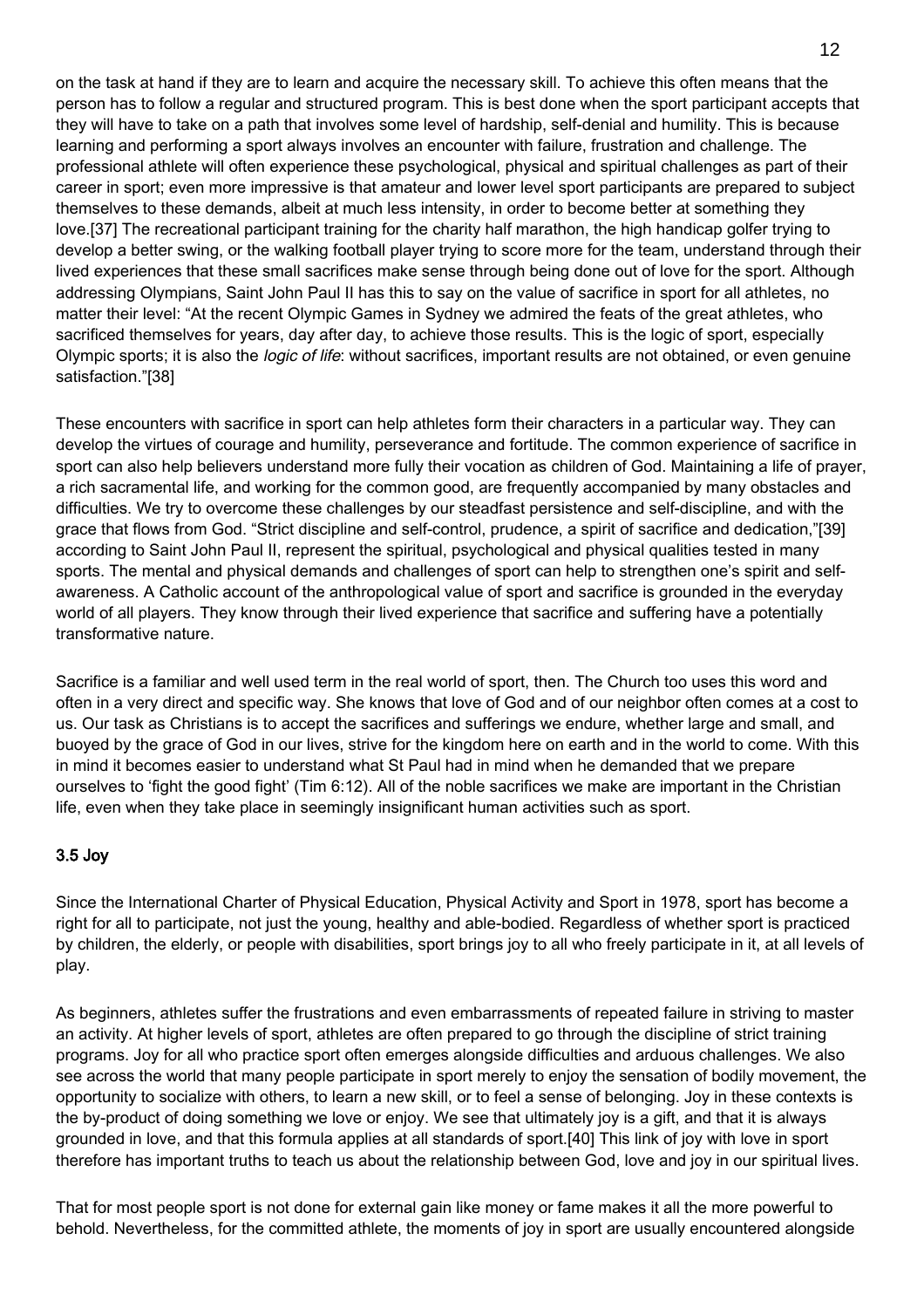suffering or sacrifices of one sort or another and after great mental and physical effort. This teaches us that true, deep and lasting joy often emerges when we commit ourselves without reserve to something we love. This love can be directed at the sport act itself, or toward the other members of a team as relationships deepen in the pursuit of a common goal. If the joy connected with love of one's sport and one's teammates is a reality that sport psychologists associate with our best performances and something that keeps players returning again and again to participate, then this can be a way for the coach or sport leader to draw parallels between sport practice and the practice of faith.

It is important to recall in this regard the parable Jesus tells of the treasure buried in the field to illustrate what the reign of God is like. Jesus emphasizes that it is "out of joy" that the man who discovers the treasure sells everything he has and buys that field (Mt 13:44). So too, our following of Jesus and announcing that the reign of God is at hand is to arise out of the joy of having experienced God's abundant love and mercy that characterizes this reign. When we follow Jesus and work toward the building of the reign of God, we will encounter difficulty and hardship, and even be invited to take up our cross. But trials and suffering cannot extinguish this joy. Not even death can do so. After telling his disciples that as the Father has loved him he has loved them and to remain in his love, Jesus tells them that he has said these things "so that my joy may be in you and your joy complete" (John 15:11). As he was getting closer to his own suffering and death, he told them, "So you are now in anguish. But I will see you again, and your hearts will rejoice, and no one will take your joy away from you" (John 16:22).

"The joy of the Gospel fills the heart and the whole life of those who encounter Jesus."[41] Pope Francis highlighted the centrality of joy in the life of the believer, which is a gift to share with everyone. In the same way, sport only makes sense as long as it promotes a space of common joy. It is not a question of denying the sacrifices and pains that result from training and sporting practice, but ultimately sport is called to bring joy to those who practice it and even to all the passionate followers of a sport throughout the world.

# 3.6 Harmony

The harmonious development of the person must always be at the forefront of all who have responsibility for sport, be they coaches, instructors or administrators. This word, harmony, refers to balance and well-being and is essential for true happiness to be experienced. There are many forces in the world today however that tempt human beings to abandon this important virtue in favor of a one sided and imbalanced perspective. One has only to think of the over commercialization of some sports, and the excessive reliance on scientific solutions detached from ethical concerns, as worrying examples. When sport is pursued in ways in which the human body is seen as a mere material object or the person as a commodity, we run the risk that great harm will be done to persons and communities.

On the other hand, the harmonious development of the person in their physical, social, spiritual and dimensions has long been recognized as contributing to psychological health and human flourishing. We are beginning to witness positive developments in many places where, "people feel the need to find appropriate forms of physical exercise that will help restore a healthy balance of mind and body."[42] In relation to this, in recent years many new forms of sport and differing conceptions of competition have begun to appear in response to the existential need for greater harmony between mind and body. Also, the Second Vatican Council noted that in relation to the building up of harmonious communities, sport can, "foster friendly relations between people of all classes, countries and races."[43]

Often overlooked in environments where people are no longer seen as God's beloved creatures, is the importance of the spiritual formation of persons. Harmony implies balance, and this in turn relates to the whole human being-their moral, physical, social and psychological lives. Sport is one of the most effective contexts within which people can develop holistically.

Paradoxically it is through engaging in what at a surface level look like purely physical activities like sport, that we can grow in our knowledge of the spiritual, and see how neglecting this one aspect of our being undermines our growth, health and happiness. The tendency to ignore the spiritual, or reduce it to the merely psychological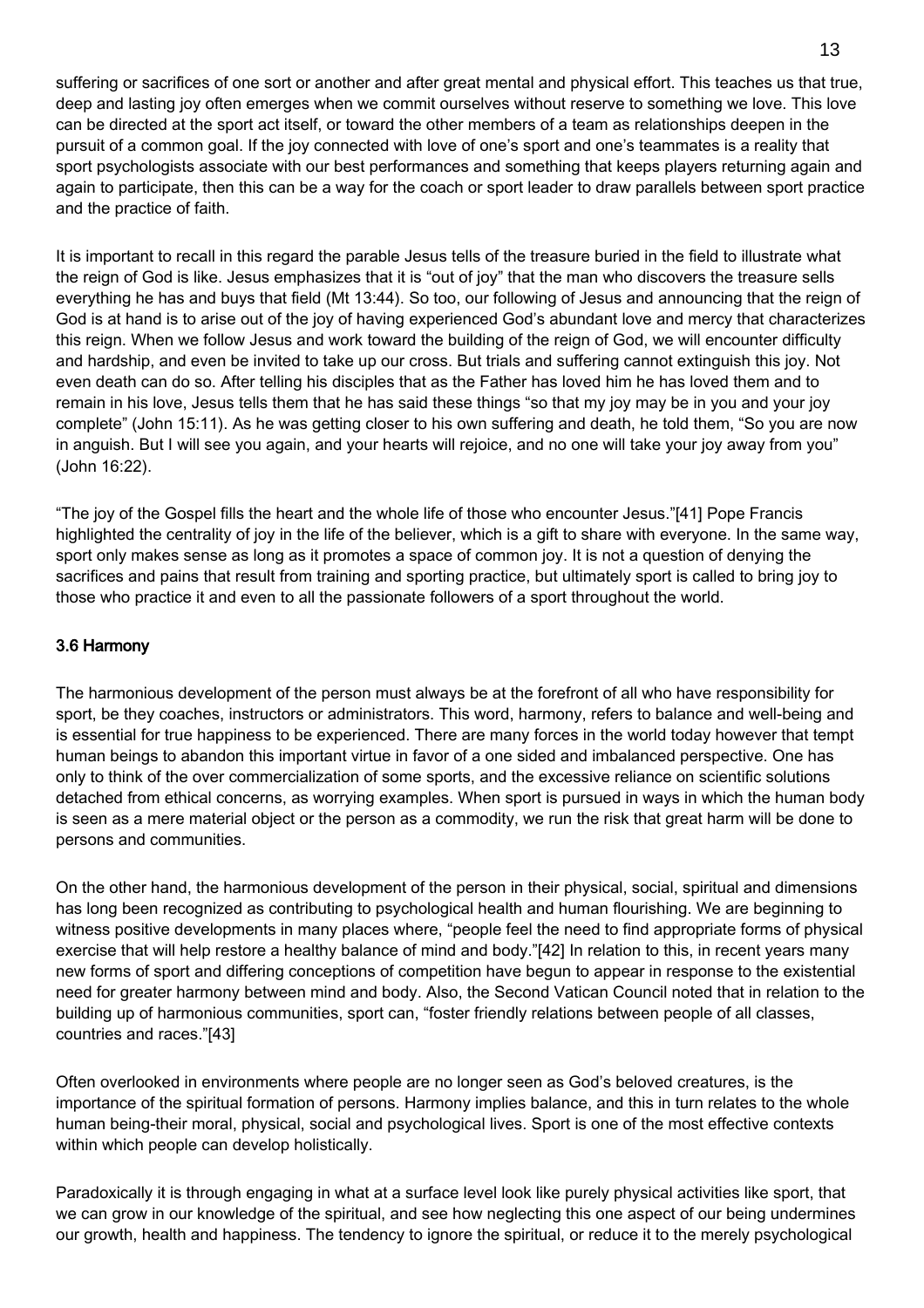(which is such a prevalent feature in some parts of the world today), is common today and can be harmful, especially to the young and those lacking religious and spiritual instruction. The Church in her wisdom offers us a much needed and compelling vision in this regard. We are asked to live our sport in and with the Spirit, since as Saint John Paul II has said, "You are *true athletes* when you prepare yourselves not only by training your bodies but also by constantly engaging the spiritual dimensions of your person for a *harmonious development of* all your human talents."[44]

# 3.7 Courage

The Church, following St. Thomas Aquinas, has taught that courage represents a mean point between cowardice on the one hand and recklessness on the other. And the Church has insisted that the courageous act is always related to morality. This is because, to be courageous requires that we do the right thing, the good, rather than what is most expedient, or easy.

The concept of courage can also be understood as something that is always personally chosen. We cannot make someone courageous, although coaches, educators and others can develop the capacity for this in those with whom they work. Indeed, we could argue that courage is seen more often before, during and after defeats and losses. To keep going when the odds are stacked against you or your team, to try to do the right thing, morally and physically when you are losing badly, to hold the group together as a team when being seen as underdogs-these occasions can all offer convincing evidence that sport is replete with moments of great courage.

# 3.8 Equality and respect

Each human being is created in God's image and likeness and has the right to lead their life with dignity and to be treated with respect. Everyone has the same right to experience and be fulfilled in the multiple dimensions of culture and sport. Everyone has the same right to promote their individual capabilities as well as respect for their individual limitations.

This equality of rights for every individual does not mean, however, uniformity or similarity. On the contrary, because it also means respect for the multiplicity and diversity of human life with respect to sex, age, cultural backgrounds or traditions. This applies equally to the sports sector. It is understandable that there are specific differences of age in sports performance categories or that in most sports disciplines men and women do not compete against each other. People whose basic physical abilities deviate notably from the average expected ability, for example due to impairment, may be judged and evaluated differently.

With all the attention on the multiplicity of conditions, talents and abilities, different categories of performance must not lead to hidden ranks or hierarchy of classifications or even to the airtight delimitation between different human groups. This destroys the feeling of the primary unity of the human family. What the Apostle Paul asks for the Christian community as a reflection of the body of Jesus Christ should be experienced in sport: "The eye cannot say to the hand, "I don't need you", or the head to the feet, "I don't need you". On the contrary, those parts of the body that seem to be weaker are in fact indispensable [...] If one part suffers, every part suffers with it. If one part is praised, every part rejoices with it. Now you are the body of Christ and individually members of it".[45]

Sport is an activity that can and should promote the equality of human beings. "The Church considers sports as an instrument of education when they foster high human and spiritual ideals and when they form young people in an integral way to develop in such values as loyalty, perseverance, friendship, solidarity and peace."[46] Sport is an area of our society that promotes the meeting of all humanity, and it can overcome socio-economic, racial, cultural and religious barriers.

All people are equal because of their dignity as created in the image and likeness of God. We are all brothers and sisters who come from the same Creator. But our world still faces deeply rooted inequalities, and it is the task of Christians to address this reality. Sport is a space where Christians can seek to promote equality,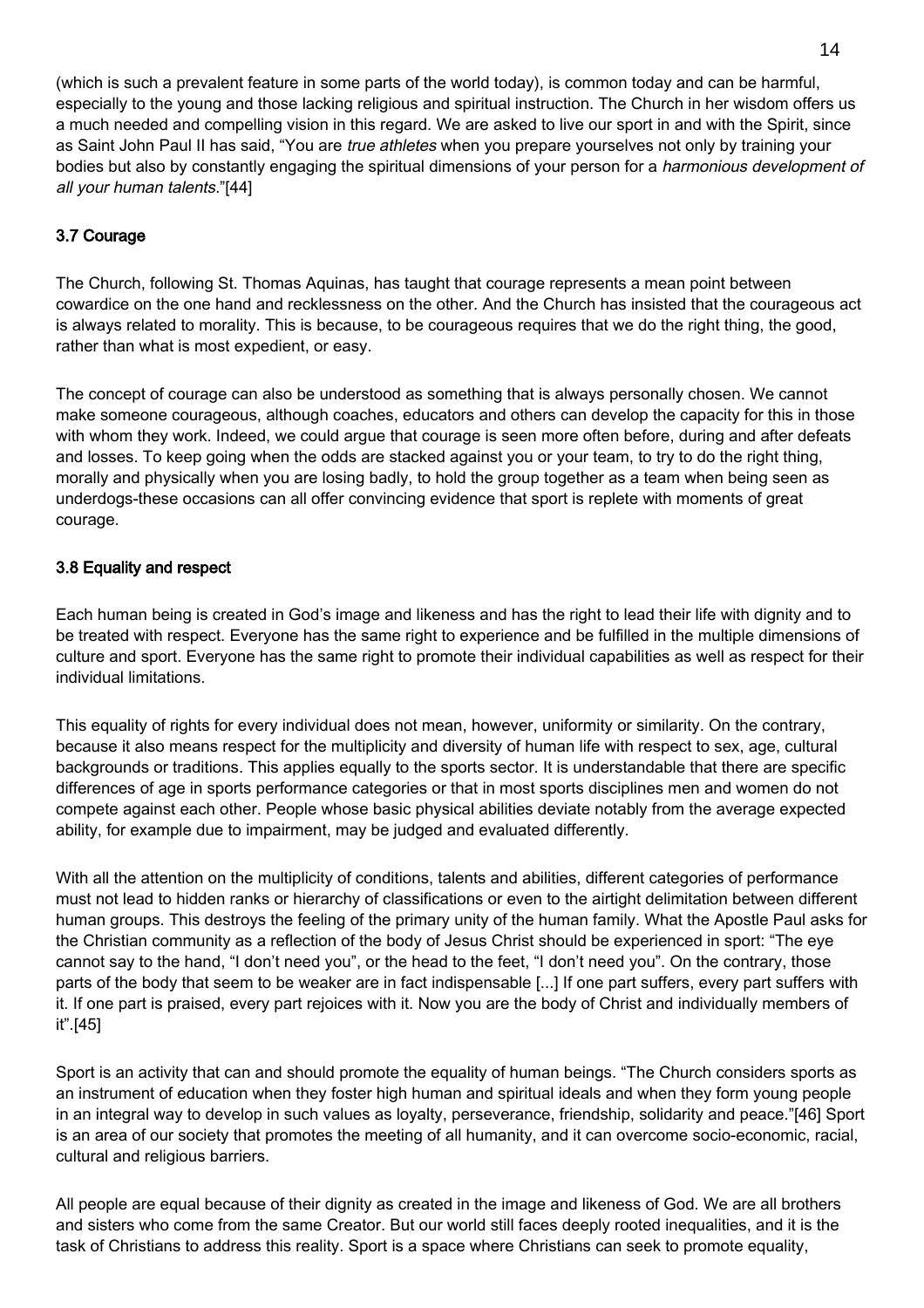because "without equal opportunities the different forms of aggression and conflict will find a fertile terrain for growth and eventually explode."[47]

There are many examples of how sport produces unity in society and equality between people. Many popular sports have campaigned against racism and have promoted peace, solidarity and inclusion. "Sports can bring us together in the spirit of fellowship between peoples and cultures. Sports are indeed a sign that peace is possible"[48].

# 3.9 Solidarity

The message of the Church about solidarity shows us that there exists an intimate bond between solidarity and the common good, between solidarity and the universal destination of goods, between solidarity and equality among peoples, between solidarity and peace in the world.[49]

Solidarity within a sports team refers to the unity that can develop among teammates as they strive together for the same goal. Such an experience provides all the participants with the feeling of personal attention and esteem. Solidarity in the Christian sense, however, goes beyond the members of one's own team. It may even include an opponent when they are on the ground and are no longer able to get back up without help. Here support and solidarity is required that no longer asks if the defeat of the other is their own fault or the result of an unfortunate sequence of events.

Athletes, especially those who are most renowned, have an unavoidable social responsibility. It is important that they have more and more awareness of their role with respect to solidarity and that this be noticed in society: "You, the players, are exponents of a sports activity, which every weekend brings together so many people in the stadiums and to which social media devotes large spaces. For that reason, you have a special responsibility."[50]

Pope Francis clearly invites athletes to "get involved with others and with God, giving the best of yourselves, spending your life for what really is worthwhile and lasts forever. Put your talents at the service of the encounter between persons, of friendship, of inclusion."[51]

Saint John Paul II exhorts people linked to sport to "promote the building of a more fraternal and united world, thus helping to overcome situations of reciprocal misunderstanding between individuals and peoples."[52]

Sport must always go hand in hand with solidarity, because sporting activity is called upon to radiate the most sublime values throughout society, especially the promotion of the unity of peoples, races, religions and cultures, thus helping to overcome many divisions that our world still experiences today[53].

# 3.10 Sport Reveals the Quest for Ultimate Meaning

Sport exposes the tension between strength and weakness, experiences which both belong indispensably to human existence. Sport is a realm within which humans can authentically live out their talents and their creativity but at the same time experience their limitations and finitude, as success is by no means guaranteed.

As mentioned in the beginning of this chapter, sport is likewise a domain that can reveal the truth of human freedom. "Freedom –says Pope Francis –is something magnificent, yet it can also be dissipated and lost."[54] Sport respects human freedom in that within the confines of a specific set of rules, it does not prevent creativity but rather fosters it. Thus the experience of being freely oneself is not lost.

The intrinsic relation between individual freedom and the acceptance of rules also shows that the person is directed toward a community with others. In fact, the person is never an isolated entity but "a social being, and unless he relates himself to others he can neither live nor develop his potential."[55] Team sports and the presence of spectators reveal the relation between individuals and the community. Moreover, even individual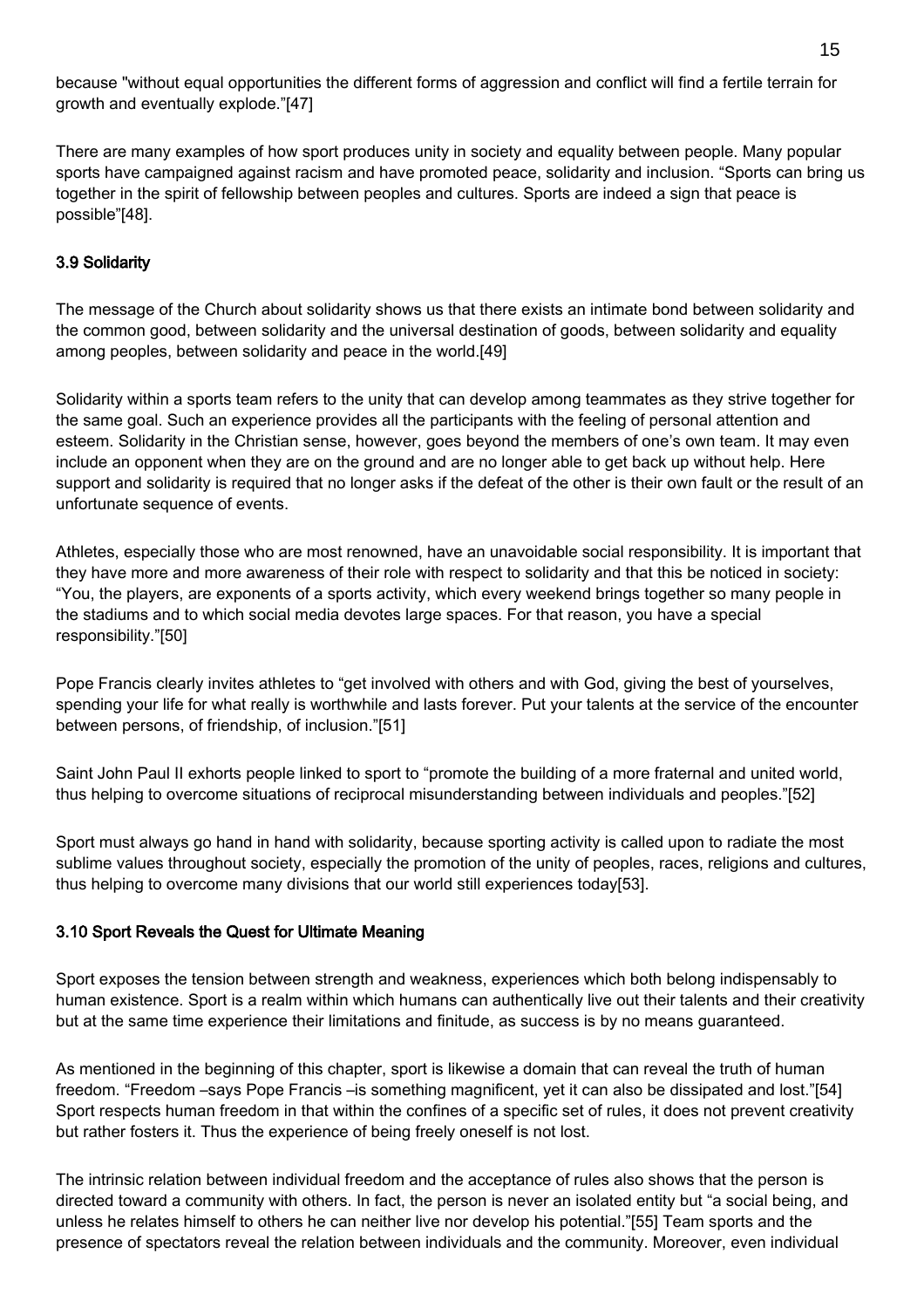sports cannot be exercised without the contributions of many others. Thus sport can serve as a paradigm that illustrates how the person may become himself through the experience of community.

Finally, in the context of the modern world, sport is perhaps the most striking example of the unity of body and soul. It must be stressed that a one-sided interpretation of the experiences just mentioned leads to a false notion of the human being. Only focusing on strength, for instance, might suggest that humans are self-sufficient beings. A one-sided concept of freedom entails the idea of an irresponsible self who may only follow his or her own rules. Likewise, too strong of an emphasis on the community leads to an underestimation of the dignity of the individual person. And lastly, neglecting the unity of body and soul results in an attitude that either entirely disregards the body or fosters a worldly materialism. Hence, all the dimensions have to be taken into account in order to understand what actually constitutes the human being.

To summarize, we thus can say that in sport human beings experience in a particular way the tension between strength and weakness, the freedom to submit to general rules which constitute a common practice, individuality as directed toward community, and the unity of body and soul. In addition, through sport human beings can experience beauty. As Hans Urs von Balthasar rightly pointed out, the aesthetic faculty of the human being is also a decisive characteristic which stimulates the quest for ultimate meaning.[56] If such an integral anthropological view is applied, then sport can indeed be seen as an extraordinary field where the human being experiences some significant truths about him- or herself on his or her quest for ultimate meaning.

# Ultimate Meaning from a Christian Point of View

Human beings find our deepest truth of who we are in God's image and likeness, as this is how He created us (Gen. 1:27). Although it is true that sport embodies the pursuit of a certain kind of happiness, which the Second Vatican Council characterized as "a full and free life worthy of humanity; one in which [persons and societies] can subject to their own welfare all that the modern world can offer them so abundantly,"[57] it is also true that we were created for a happiness that is greater still. This happiness is made possible by the free gift of God's grace. It is important to emphasize that God's grace does not destroy what is human, but rather "perfects nature"[58] or lifts us up into communion with God who is Father, Son and Spirit and into communion with one another.

One of the important ways we experience God's grace is in His mercy. As Pope Francis has emphasized throughout his papacy, and especially in the Year of Mercy, God never tires of forgiving us. God loves us unconditionally. Even when we make mistakes or commit sins, God is patient with us and always offers us forgiveness and a second chance. God's forgiveness – as well as our forgiveness of one another – brings about healing and recovery of the image and likeness of God in us. As St. Paul put it in his letter to the Colossians: "Stop lying to one another, since you have taken off the old self with its practices and have put on the new self, which is being renewed, for knowledge, in the image of its creator." (Col 3:10). And again to the Corinthians: "All of us, gazing with unveiled face on the glory of the Lord, are being transformed into the same image from glory to glory, as from the Lord who is the Spirit" (2 Cor 3:18). If the process of redemption means we are being renewed and changed into the image and likeness of God who is Father, Son and Spirit this means realizing that we are fundamentally relational and are made for communion with God and one another.

#### Chapter 4: Challenges in the light of the Gospel

# 4.1 A humane and just sport

We have already spoken about the meaning dimensions of sport as well as its place in the search for goodness and truth. Like any other human reality, however, sport can be turned against human dignity and against the rights of people. The Church therefore raises its voice when it sees human dignity and true happiness threatened.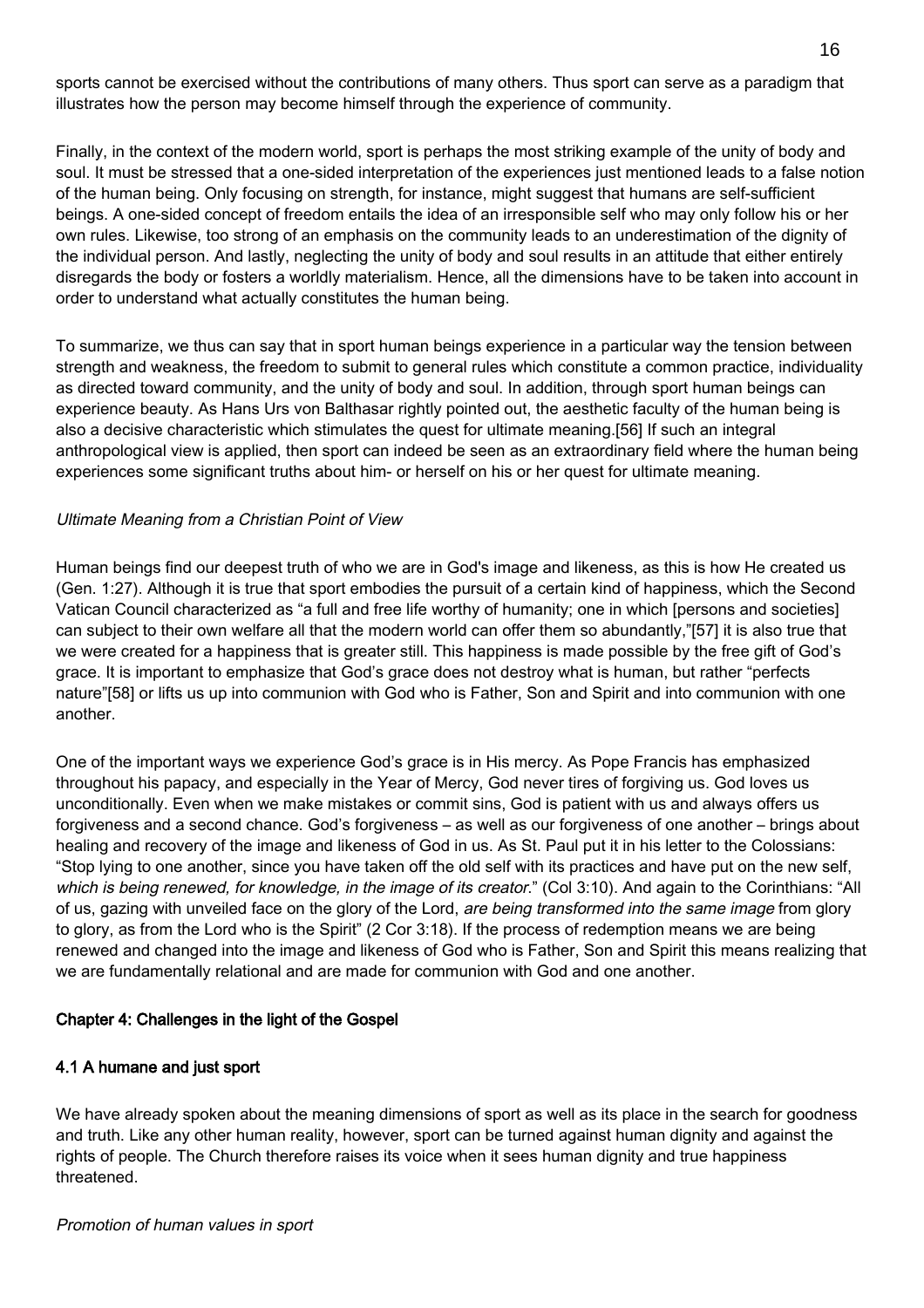Current developments in sport must be judged according to whether they proceed from a recognition of the dignity of the person and show adequate respect for others, for all creatures and for the environment. Furthermore, the Church recognizes the importance of the joy of one's participation in sport and the loyal coexistence of human beings. When the rules of sport are agreed upon at an international level, athletes from different cultures, nations and religions are allowed to have a shared experience of fair competition and joy, which can help foster the unity of the human family.

By participating in sports, people can experience their embodied existence in a simple and positive way. By playing on a team, athletes recognize that the most satisfying experiences occur when the players have a strong bond with one another and play well together.

### Criticism for wrong directions

From this perspective, a series of phenomena and developments must be judged critically. This applies to sport no less than other areas of life in society. The Church's social doctrine always reminds us that persons involved in politics, economics, or science must ask themselves whether or not their actions serve the human person and a just order. Persons involved in sport must also face this question.

The intense quality of experiences in sport is the basis of the force of its attraction. However, because of this intensity sport is also subject to drifting towards policies and practices that do not serve the human person. This applies to participants as well as to spectators and supporters. The great importance of sport for many people can degrade it into becoming a vehicle for other interests, for political purposes and demonstrating power, for the blind pursuit of financial profit or nationalist self-assertion. In this way the autonomy of sport and its internal goods are threatened. Interests that are no longer sporting interests, but rather political, economic or mediarelated then begin to dictate the dynamics of sport and even the experiences of athletes themselves. Sport is always part of a complex society with many sectors and takes part in its life, and yet on the other hand it must be careful not to put its autonomy on the line. Speaking to a delegation of professional Italian football teams, Pope Francis remembered joyful trips in his youth to the football stadium with his family and an air of celebration about these days. He told the players and managers: "I would hope that football and all other popular sports can take back that element of celebration. Today football also operates within the world of business, marketing, television, etc. But the economic aspect must not prevail over that of the sport; [when it does so] it risks contaminating everything on the international, national, and even local level."[59]

When sport is practiced with the attitude of "winning at all costs," sport itself is seriously threatened. Focusing solely on sporting success, whether for personal, political or economic reasons, reduces the rights and the wellbeing of participants to being marginal. With regard to one's own body, a desire to rise higher at any cost determines behavior and has serious consequences. The criterion to which everything else submits is no longer the dignity of the person, but rather their efficiency, and this could entail risking their health and that of their companions. The dignity and the rights of the person can never be arbitrarily subjected to other interests. Nor can athletes be turned into a type of merchandise. As Pope Francis said to members of the European Olympic Committee: "When sports are considered only within economic parameters or for the sake of victory at any cost, one runs the risk of reducing athletes to mere merchandise for the increasing of profit. These same athletes enter into a system that sweeps them away, they lose the true meaning of their activity, the joy of playing that attracted them as children and that inspired them to make many real sacrifices and become champions."[60]

The general rights of a life in dignity and freedom must be protected in sports. They apply in particular to the poor and the weak, especially children who have the right to be protected in their bodily integrity. Incidences of abuse of children, whether physical, sexual or emotional by coaches, trainers or other adults are a direct affront to the young person who is created in the image and likeness of God and therefore to God. Institutions that sponsor sport programs for youth, including at the elite level, must develop policies with the help of experts that ensure the safety of all children.

Athletes also have the right to associate and represent their interests together. They must not be prevented from expressing themselves freely as citizens and according to their conscience. They must be treated as persons with all their due rights. Any form of discrimination because of social or national origin, sex, ethnicity, race,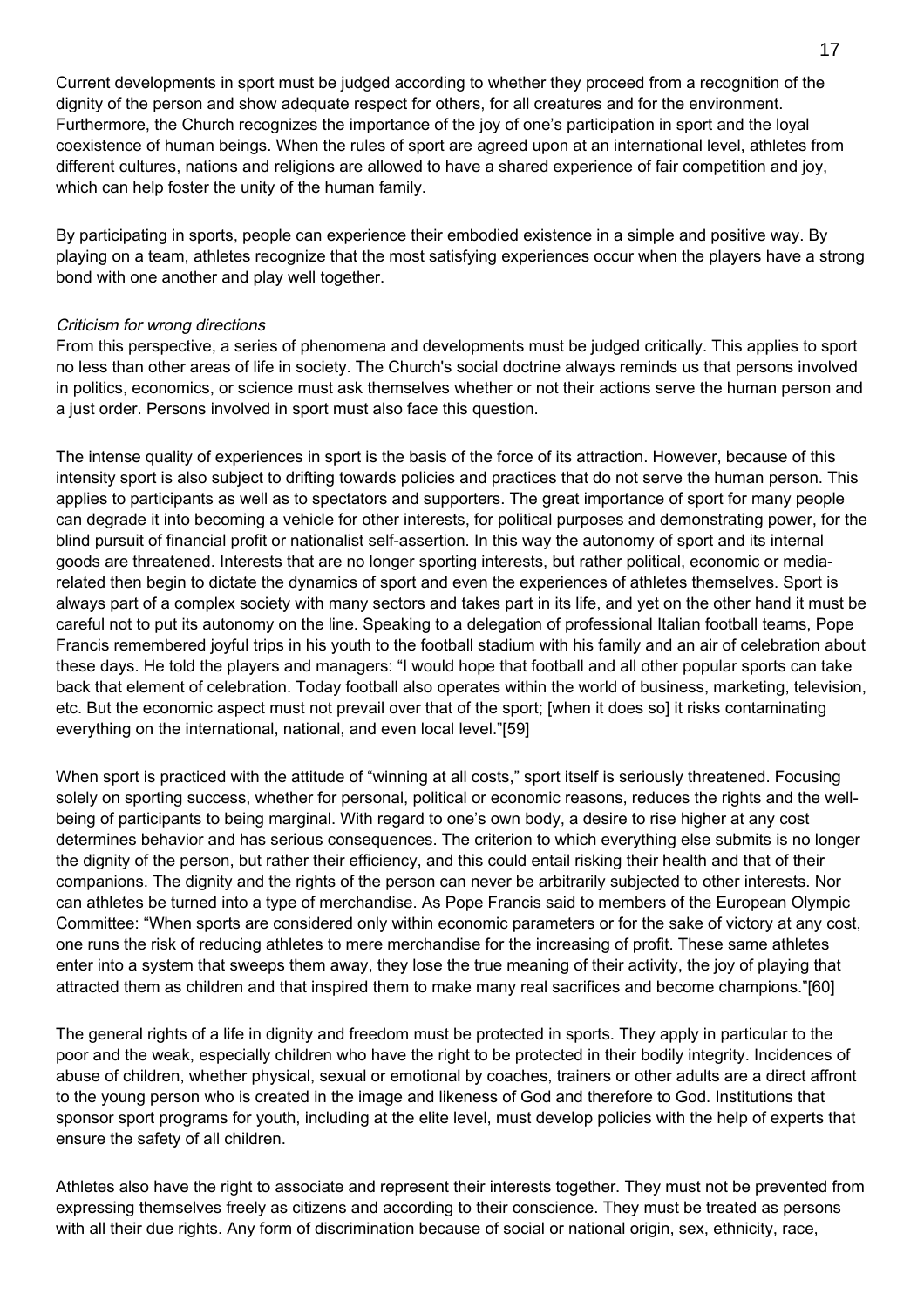physical constitution or religion must never be accepted in sport. But even beyond the immediate sporting event, sport is responsible for what is happening in its environment. Many people are affected by the preparation and execution of great sporting events, and their legitimate interests and living conditions must be respected.

# 4.2 Shared responsibility for good sport

Sport is a multifaceted reality. Critics of sport should not be totally suspicious of it, nor should an estimation of its positive aspects be naive. In addition, we need to distinguish which agents and organizations in sport have concrete responsibility in particular situations. In fact, not only participants or athletes have responsibility but also many other people, such as families, coaches and assistants, doctors, managers, spectators and persons connected with sports in other sectors, including sports scientists, political and business leaders and media representatives.

Spectators and supporters who participate in sporting activities directly or through the media have their own shared responsibility in sporting events. They can show that their respect is for players on both sides in the contest and express their disapproval of unsporting behavior. Fair play is also due to spectators who support the opposing team. Any kind of disparagement or violence is to be condemned and those responsible for the sport must do all they can to counter it. There are models of how violence in the sports environment can be addressed. For example, some professional football clubs in Europe and elsewhere train volunteers who work with fans to counter unsporting behavior and even fan violence that has all too often been a part of football matches in recent years. Responsibility here cannot be offloaded from sport to other institutions.

Many people actively practice sports in the natural environment. Sporting activity does not leave this environment intact, however. It has an impact, in some cases for the long term. So athletes and persons sponsoring sports events have an added responsibility which is the task of treating creation with the utmost respect. Again this responsibility lies on many shoulders. Not only does every person have to consider what ecological costs can be related to their sport. But those who sponsor major sporting events must also consider whether or not they have found a sustainable format with respect to the environment.

Moreover, in sports in which animals are involved, attention must be paid to ensure that they are treated in a morally appropriate way and not as mere objects.

The Church emphasizes the responsibility of each person in the sporting world and appeals to each one's conscience to engage in the promotion of humane and fair sport as much as possible. However, it would not be fair to put the burden of responsibility for good and fair sport only on individual athletes. We must pay attention as well to social structures that affect how we think and act. "These are the sets of institutions and practices which people find already existing or which they create, on the national and international level, and which orientate or organize economic, social and political life."[61] Such structures can influence action in such a way that it is difficult to remain faithful to the internal goods and values of sport. However, these structures are not destiny. "They always depend on the responsibility of human beings, who can alter them, and not upon an alleged determinism of history."[62] Therefore, they remain within the scope of our responsibility. The social importance of various sports organizations and institutions at regional, national and international levels is considerable and so too is their moral responsibility. They must serve the internal goods of sport and the good of the human person.

# 4.3 Four specific challenging developments

There are four developments that the Church sees as particularly serious challenges for sport in our time that this document seeks to address. They can be understood to be the result of an unrestrained orientation towards success and the enormous economic and political interests emanating from sporting competitions. The more the various agents involved in sporting events – athletes, spectators, the media, business persons or politicians – insist on ever greater performances or winning at all costs, then the more there is excessive pressure on sportspeople and the more they seek for ways to enhance performance that are morally dubious.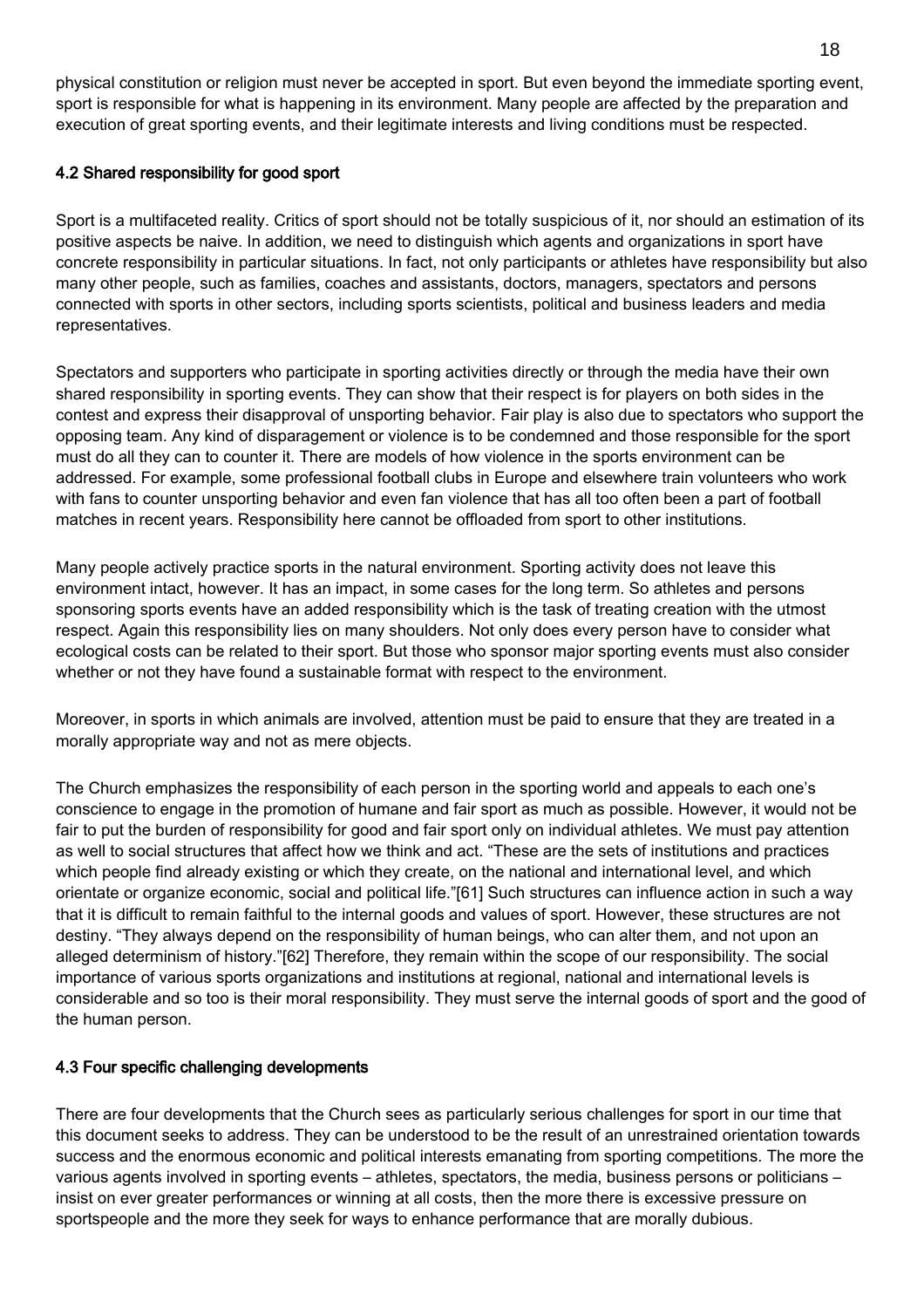#### The debasement of the body

While participation in sport can be a positive way of experiencing one's embodiment, it can also be a context in which the human body is reduced to the status of an object or is experienced solely in material terms. As one American football player commented after his career was over, "I realized, paradoxically, how cut off and removed I was from my body. I knew my body more thoroughly than most men are ever able to, but I had used it and thought of it as a machine, a thing that had to be well-oiled, well-fed, and well-taken care of, to do a specific job."[63] When young people are formed in their bodies in this way, they run the risk of becoming alienated from their own affectivity, which compromises their capacity for intimacy, an important developmental task for young adults.[64] This negatively impacts their ability to be in a physically and emotionally intimate relationship, which is one of the gifts and graces of married life.

Parents, coaches, and societies are often involved in automating athletes in order to guarantee success and satisfy hopes of medals, records, scholarships, lucrative advertising contracts and wealth. Aberrations of this kind can be seen in highly competitive children's sports. It is becoming increasingly common for a young person to be put into the hands of parents, coaches and managers who are only interested in the unilateral specialization of a single talent. Because the young person's body is not capable of bearing year-round training in one sport, however, such early specialization all too often results in overuse injuries. In the case of elite women's gymnastics, the ideal body type has changed over the years to a thin, prepubescent body. And this has led in some contexts to the training of very young girls every day of the week for excessive numbers of hours. Girls in these situations too frequently develop a concern with being thin that leads to eating disorders in percentages far higher than in the general population of girls and women. This example points to the importance of the role of parents of young athletes in all sports. Parents have a responsibility of showing children that they are loved for who they are, not for their successes, appearance or physical abilities.

Sports that inevitably cause serious harm to the human body cannot be ethically justified. In cases where we are only recently learning about the harmful effects of a particular sport to the body, including damage to the brain, it is important for persons from all segments of society to make decisions regarding these sports that place the dignity of the human person and his or her well-being first.

# Doping

The issue of doping affects the fundamental understanding of sport. And unfortunately today, it is practiced by individual athletes as well as teams and even nation states. Doping raises a series of difficult moral issues because it does not correspond with the values of health and fair play. It is also a good example of how a "winning at all costs" mentality corrupts sports by leading to the violation of its constitutive rules. In the process the "play frame" is broken and the internal goods of sports which are dependent on acceptance of the rules, are lost. In such cases, more important than a sports person's skills or training is the power of those who try to increase their capabilities with all possible and imaginable means. The body of the sportsperson is degraded to becoming an object that demonstrates medical effectiveness.

In some sports that use mechanical means (cycling, motorsports, Formula one) the fair play is deteriorated by adopting mechanical fraud or doping. This fraud can be done individually by the athlete, but also in a broader group, with the help of mechanical assistants and urged by sponsors or even manipulated on a larger scale.

To combat the dangers of physical and mechanical doping and to support fair play in sporting competitions, it is not enough to appeal only to the individual morals of the athletes. The problem of doping cannot be assigned only to the individual sportsperson, no matter how much that individual is to blame. This is a wider problem. It is the responsibility of sports organizations to create effective rules and basic institutional conditions that support and reward individual sportspeople for their responsibility and reduce any encouragement to resort to doping. In the globalized world of sport, effective and coordinated international efforts are needed. Others who exercise significant influence in sports today such as the media and financial and political agents, must also be involved.

Spectators too must consider whether their ever increasing expectations and longing for spectacular excesses during sport events drive the sporting actors to dope physically or to use mechanical doping.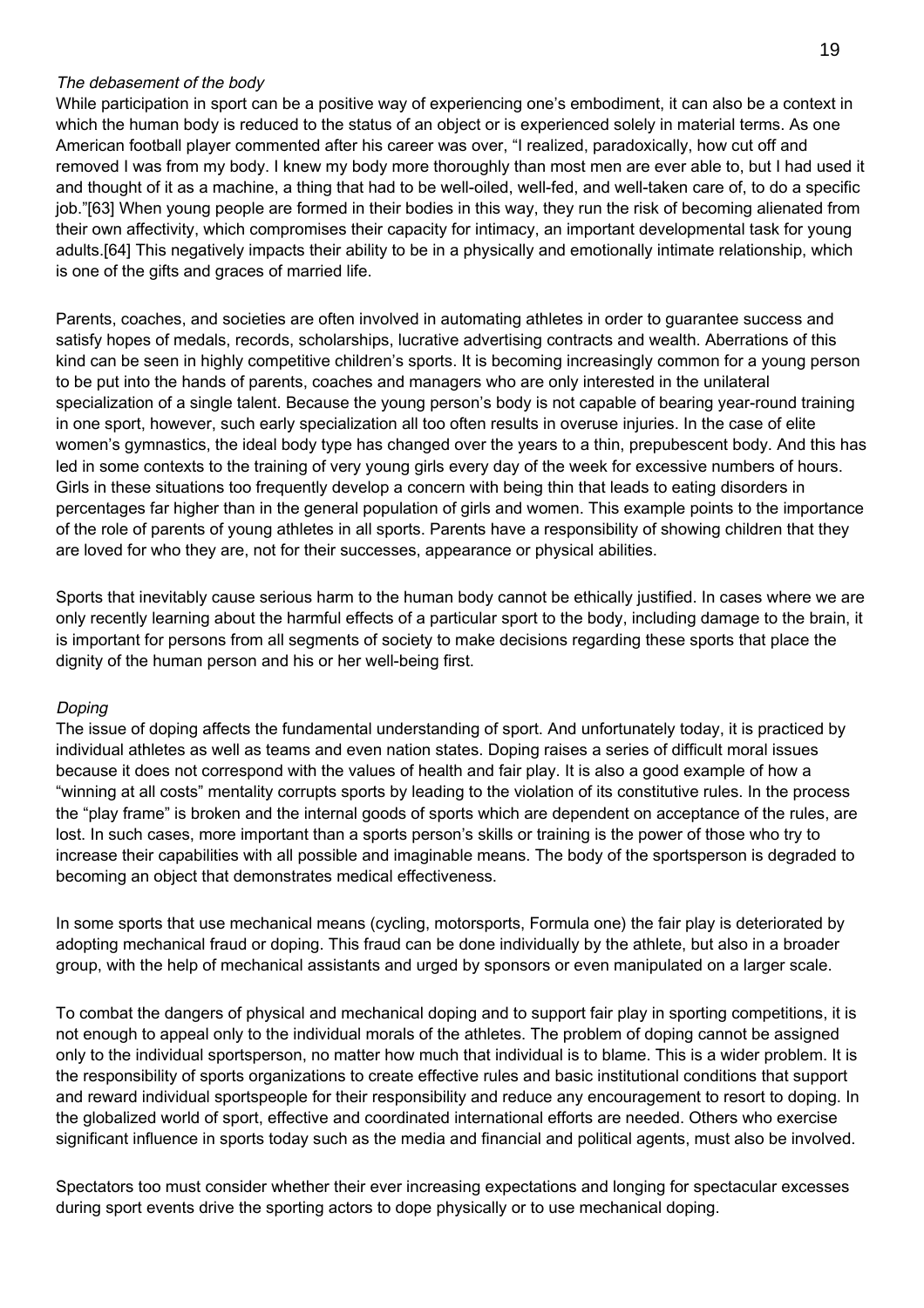### **Corruption**

No less than doping, corruption can ruin sport. It is used to exploit the sense of sporting competition of players and spectators who are deliberately cheated and deceived. Corruption does not just concern a single sporting event as it can spread to sporting policies. Decisions pertaining to sports are then made by external actors for financial or political interests. Equally reprehensible is any kind of bribery in relation to sports betting. If countless sportspeople and sports enthusiasts are deceived only so that a few can enrich themselves shamelessly, this too threatens the integrity of sport. As in the case of doping, the individuals involved must be warned about this as well as sports organizations which must have their own transparent and effective rules in place to prevent their values being eroded. Sport must not appear to be a space without rights in which the moral standards of loyal and human coexistence do not apply.

### **Spectators**

Spectators during sport activities and games watch and support together as one body of fans. This common feeling across ages, sex, race, religious belief, is a wonderful source of joy, and beauty. The fans are one and the same community when their team wins, but also in the face of loss and defeat. They are behind their players and respect both the players and the fans of the other team and the referees within a reciprocal fair play. These are moments, events and behavior that make us aware of the joy, the strength and the meaning of harmonious sport. Still, the role of spectators in sports can be ambiguous. In some cases, spectators despise the opposing players and their supporters or the referees. This behavior can deteriorate into violence, either vocally (by singing hateful songs) or physically. Fights between competing fans appear and violate the fair play that always should reign during sport events. An exaggerated identification with an athlete or a team can also exacerbate already existing tensions between different cultural, national or religious groups. Sometimes a fan can use a sport event to spread racism, or extremist ideologies. Spectators that do not respect athletes also at times attack them physically or continually insult or denigrate them. Such disrespect also sometimes happens toward athletes belonging to the spectators' own team in the event of poor performance. Teams, conferences and leagues, whether in schools, at the elite level or in professional sports, have a responsibility to ensure that spectator behavior respects the dignity of all persons participating in or attending sporting events.

# Chapter 5: The Church as a key protagonist

The document has so far sought to assess and evaluate sports, its significance and its various dimensions viewed within the framework of a Christian understanding of the person and a just society. While the immense opportunities and possibilities of sports were evaluated, the dangers, threats and challenges it poses were also considered.

The Church as the people of God is connected to and is genuinely interested in sport as a contemporary human reality. Naturally, the Church feels called to do everything possible within its immediate sphere of influence to ensure that sport is carried out in a humane and reasonable manner.

"The pastoral care of sport is a necessary moment and an integral part of the ordinary pastoral care of the community. The first and specific purpose of the Church in the sports field is manifested as a commitment to give meaning, value and perspective to the practice of sport as a human, personal and social fact."[65]

# 5.1 The Church is at home in sport

As already highlighted in the first chapter, the Church has had a fruitful relationship with modern sport, deciding from early in the twentieth century to live in this environment, involving itself in an active and proactive way.

#### A responsible presence

The Church does not avoid the co-responsibility for development of sport and its fate. Because of this, the Church desires to enter into dialogue with different sports organizations and governing bodies to advocate for the humanization of contemporary sports. She actively seeks to improve sports practices, systems and procedures through collaborative partnerships with sports organizations. The Church can offer a moral vision in the context of malpractices like doping, corruption, spectator violence and the rampant commercialization that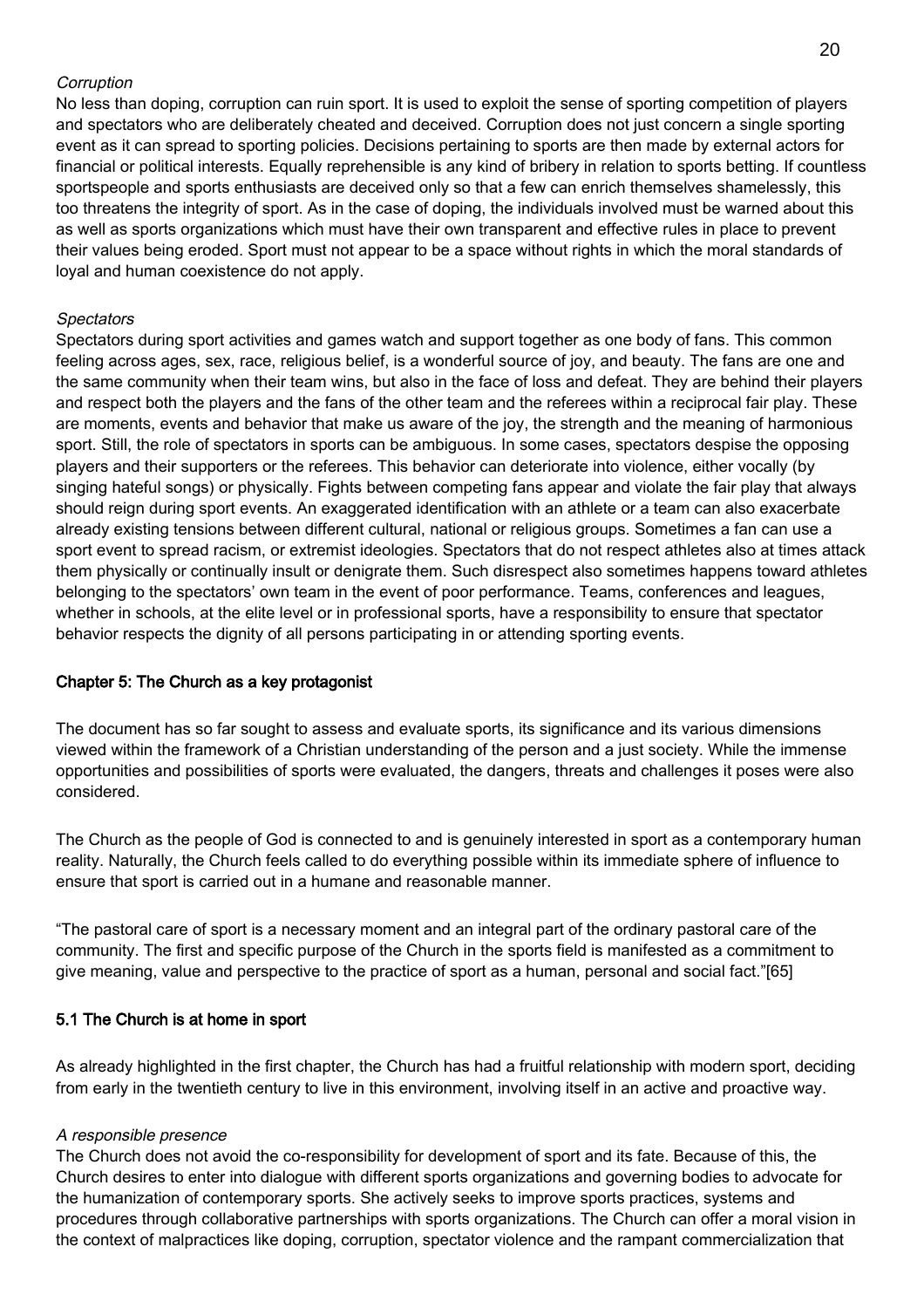can erode the spirit of sports.

The Church has an organized and institutional presence in the world of sport that allows her to promote a Christian vision of sport, through various forms at various levels. Within its own organizational structures, the Holy See has different bodies interested in the sporting phenomenon which follow and promote sport from an institutional, pastoral and cultural point of view.

In several countries, national Episcopal Conferences work in close relationship with national and international sport associations that promote sport. In some countries, ecclesiastical sports clubs and associations have existed for over one hundred years and are today very much involved in local and national sporting events. These organizations can in turn connect, network and form larger sporting bodies on a national and international level. In addition to the apostolate of many lay people, many priests are involved in amateur sports groups of parishes, in sport associations or serve as chaplains in professional clubs or at the Olympic Games.

#### An outgoing Church

Sport is a context in which to concretely experience the invitation to be an outgoing Church, not to build walls and borders, but squares and field hospitals.

More than many other platforms, sport brings together the downtrodden, the marginalized, the immigrant, the native, the rich, the powerful and the poor around a shared interest and at times in a common space. For the Church, any such reality presents itself as an invitation to encounter people from many different backgrounds and in very different life circumstances. While the Church welcomes everyone to itself, she also goes out into the world. As Pope Francis says, "the way of the Church, is precisely to leave her four walls behind and to go out in search of those who are distant, those on the 'outskirts' of life. […] Not only to welcome and reintegrate with evangelical courage all those who knock at our door, but to go out and to seek, fearlessly and without prejudice, those who are distant, freely sharing what we ourselves freely received."[66]

# A modern Courtyard of the Gentiles

In several parts of the world there already exists a tradition of opening up the physical premises of Churches themselves for youth – who often come together in the context of sports and games. In today's culturally diverse environment, such a space becomes one of the conduits that facilitate harmonious interactions across communities, cultures and religions. As has already been mentioned, the Church sees great value in such interactions that can foster a sense of the unity of the human family. Such a space can also make possible, in the words of Pope Benedict XVI, a dialogue with those "to whom God is unknown and who nevertheless do not want to be left merely godless, but rather to draw near to him, albeit as the Unknown."[67] He speaks of the Church's mission to such people: "I think that today, too, the Church should open a sort of 'Courtyard of the Gentiles' in which people might in some way latch onto God, without knowing him and before gaining access to his mystery, at whose service the inner life of the Church stands."[68]

The Church thus perceives a spectrum of possibilities that come into play in the context of the contemporary reality of sports. These are especially relevant as they are in tune with the larger mission of the Church.

# 5.2 Sport is at home in the Church

The sport vision of the Magisterium has been concretized in a pastoral proposal that is active through sport, which essentially takes the form of an educational commitment to the person who in turn generates a social commitment to the community.

#### Sport as an educational experience of humanization

The human person who is created in the image and likeness of God is more important than sport. The person does not exist to serve sport, but rather sport should serve the human person in his or her integral development.

As has been mentioned, the person is a unity of body, soul and spirit, this means that the embodied experiences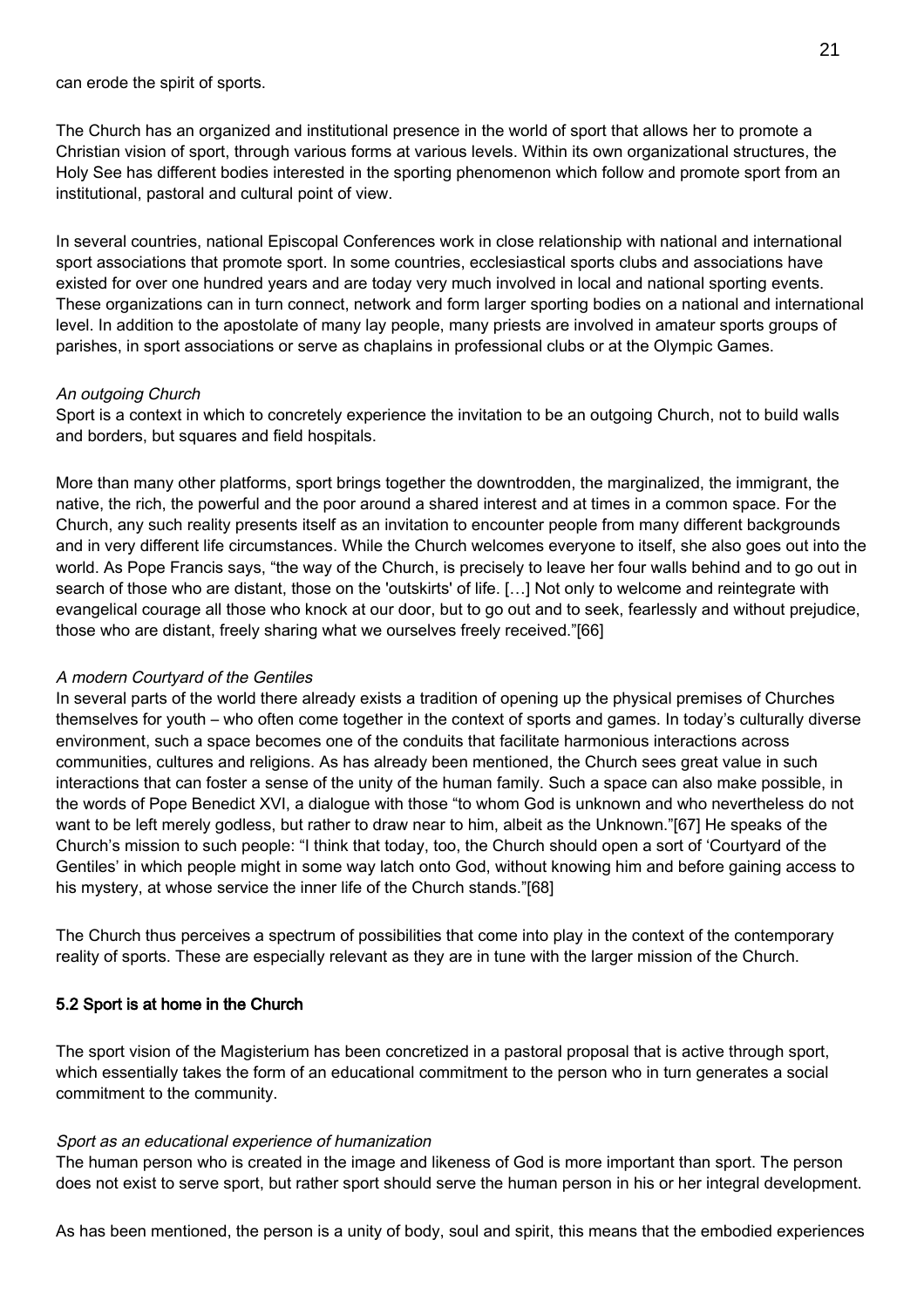of play and sport necessarily also involve and impact young people at the level of soul and spirit. For this reason, they can be a part of the education of the whole person. Pope Francis has encouraged viewing play and sport as a part of a holistic education which addresses the head, the heart and the hands, or what one is thinking, feeling and doing. According to the Holy Father, formal education in our time has become too narrowly associated with an "intellectual technicality and the language of the head".[69] He encourages us to open ourselves up to accept forms of non-formal education, such as sport. As he puts it, closed in the rigid exclusivity of formal education "there is no humanism, and where there is no humanism, Christ cannot enter!" [70]

### Sport and Catholic education

How can the Church begin to integrate physical activity or sports into its own fundamental framework? How can the Church's vision of sports permeate into the Bishop's Conferences, Dioceses and Parishes? This should perhaps begin with the visible establishment of an apostolate for sports. Such an apostolate will be a concrete manifestation of the Church's commitment to the human person in sport and will also equip the different organs of the Church to directly initiate sports related activities.

Since the origins of Christianity, sport has emerged as an effective metaphor of the Christian life: the Apostle Saint Paul did not hesitate to include sport among human values, which served him as a point of support and reference for dialogue with the people of his time. There are possibilities of introducing sports, games and other playful activities in order to lead young persons toward a deeper understanding of the scriptures, Church teachings or sacraments.

When sport is lived in a way that respects the dignity of the person and is free from economic, media or political exploitation, it can become a model for all areas of life. "When it is like this," as Pope Francis said, "sport transcends the level of pure physicality and takes us into the arena of the spirit and even of mystery." [71] To educate in a Christian way is to form people in human values in the whole of reality, which includes transcendence. The profound meaning of sport is that it can educate to the fullness of life and an openness to the experience of transcendence.

Sport is also a way to introduce young people to the cardinal virtues of fortitude, temperance, prudence and justice and facilitate their growth in them. In the field of physical education, St. John Bosco, who was just a youth chaplain in Turin in 1847, was probably the first Catholic educator to have recognized the importance of movement, play and sport for the holistic development of the personality of young people. For Don Bosco, educating through sport means to cultivate the personal accompaniment of the young person as well as mutual respect, even in competition.

# Sport to create a culture of encounter and peace

In a world that is rife with questions about migration, nationalism and individual identity, more and more people are struggling to coexist with those who are culturally different or hold belief systems different from their own. Borders, perceptions and boundaries are constantly being drawn and redrawn. In this context, we must remember that sports are one of the few realities today that have transcended the boundaries of religion and culture. The call of the universal Church to work toward the unity of the human family takes on a special significance when seen in the context of sports. In this sense, the very idea of being 'Catholic' goes hand in hand with what is best in the spirit of sports. In the world of sports, the Church can play a significant role by helping to build bridges, open doors and promote common causes – permeating societies like 'leaven'.

# Sport as work of mercy

Sport can also become a powerful medium by making itself present to persons who are marginalized and underprivileged. There are many international sport governing bodies, private institutions and nonprofit organizations that promote and use sports as a positive tool of engagement among youth and teens who live in environments susceptible to gang violence, drug abuse and trafficking. Christian communities around the world are already involved in initiatives that use sport practices, training and events as relevant tools to draw youth away from drugs and violence.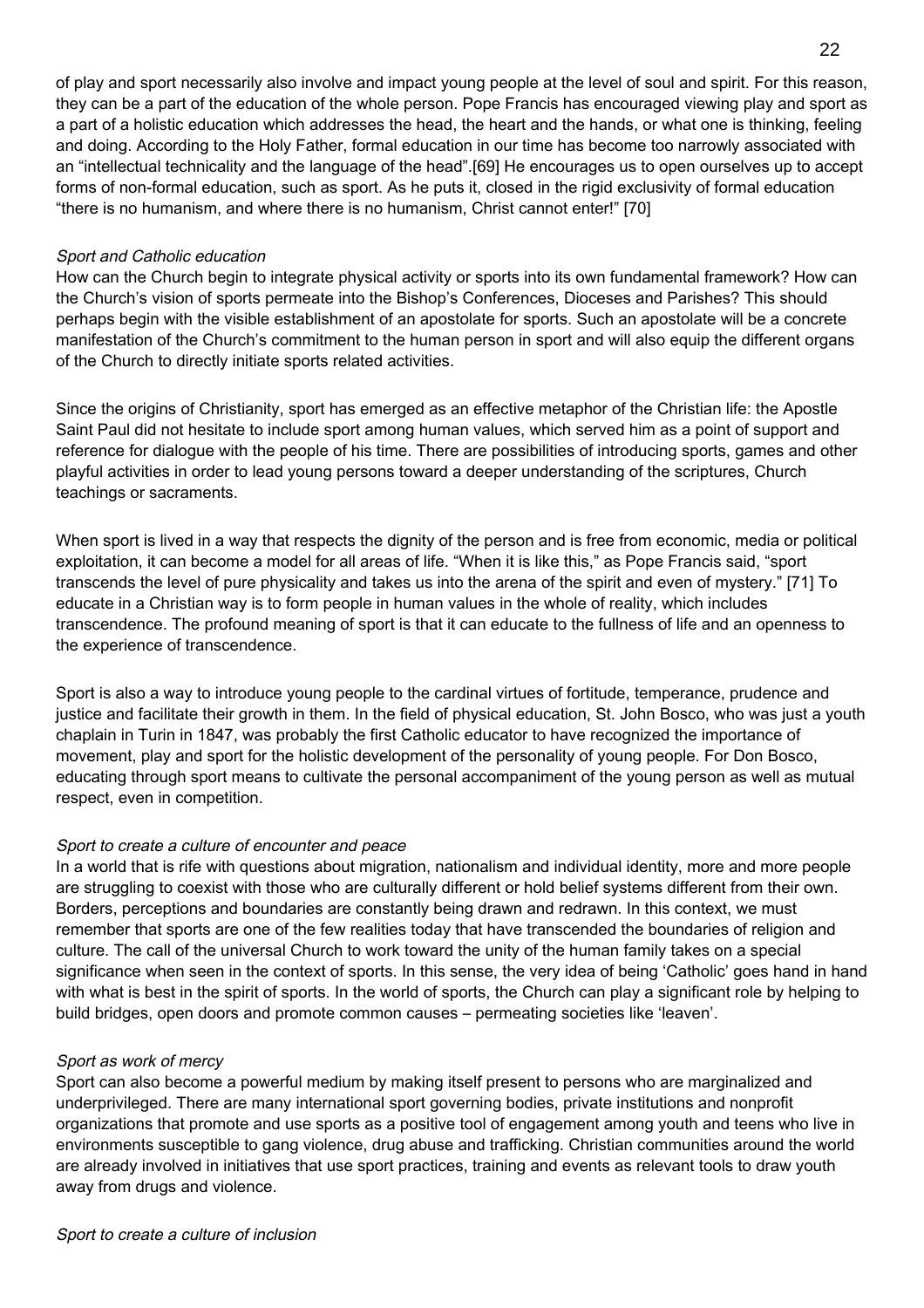Because there are human goods associated with sports, all who desire to participate should be able to do so. This is especially true for poor or displaced children, physically or intellectually disabled persons, the homeless and refugees. Moreover, in some parts of the world, girls and women are denied the right to participate in sports and thus cannot experience the joy and benefits of such activities. Everyone can be enriched by the increased opportunity for all to participate in sport. Elite level athletes, for example, are reminded when watching athletes with disabilities play what sport is really about: the joy of participation and competition with respect for one's opponent and oneself. Such examples help to reorient everyone toward the humanizing potential of sport.[72]

The development of Paralympics and the Special Olympics is a visible sign of how sport can be a great opportunity for inclusion, and is capable of giving meaning to life and being a sign of hope. So too the creation of the first Refugee Olympic Team in 2016 as well as the development of the Homeless World Cup are important ways the awareness of the common good that sport fosters is being extended so that persons who are displaced or experiencing the hardships associated with poverty also have the opportunity to participate.

### 5.3 Environments of sport pastoral ministry

The Church's commitment to sport is to ensure that sport always remains an experience capable of giving meaning and value to people's lives, at whatever level it is promoted or practiced, in any place or environment where it is organized. Sport must always be aimed at the integral formation of the person, improving social conditions, and the building of interpersonal relationships. This is why the pastoral care of sport is fitting in many environments and can be promoted in many contexts.

### Parents as first teachers

Parents are often the first teachers of faith and of sport for their children. If parents are not the ones directly teaching their children how to throw a baseball, they at least play the role of signing them up for recreational sports teams, encouraging them to try out for a competitive team, or transporting them to their practices and matches. They are often in the crowd cheering for their athlete on the court or field. These examples show us how sports are often a source of bonding between a parent and child. This bond allows parents to educate their children about virtues and the human values inherent to sports. If sport runs the risk of being the occasion to divide a family and to diminish the sanctity of Sunday as a holy day to uphold, it also can help integrate a family with other families in the celebration of Sunday, not only in the liturgy but in the life of the community. This does not mean that sport matches should not take place on Sundays, but rather, such events must not excuse families from attending Mass and should also promote the life of the family within the community.

#### Parishes (and oratories or youth centers)

As Pope Francis has said, "It's beautiful when a parish has a sports club and something is missing without one."[73] However a sports club in a parish needs to be consistent with the faith commitments of the parish and anchored in an educational and pastoral project. The parish sports clubs also provide an opportunity for youth to encounter one another at the diocesan or national level through friendly competitions. In addition, parishes could and should promote sport activities not only for youth but also to their elderly members.

Any genuine human reality is definitely bound to be reflected within the Church. The Church should always be abreast of the sporting world, reading the signs of times in the field of sports. Priests should be encouraged to be reasonably knowledgeable about contemporary sports realities and trends, especially as they affect youth and to link sports with faith in homilies when it makes sense.

#### Schools and universities

Schools and universities are ideal places to promote an understanding of sport aimed at education, inclusion and human promotion. Parents and families play an important role, in dialogue with teachers and school management, in shaping school sports activities in such a way that they will lead to the integral development of students. Universities in many countries have also taken on the task of studying sport. Courses and research programs seek to educate, form and train the next group of coaches, sport managers, sport scientists and administrators. This context presents a wonderful opportunity for the Church to dialogue with those who have a specific responsibility to educate present and future sport leaders as they help develop sport in a way that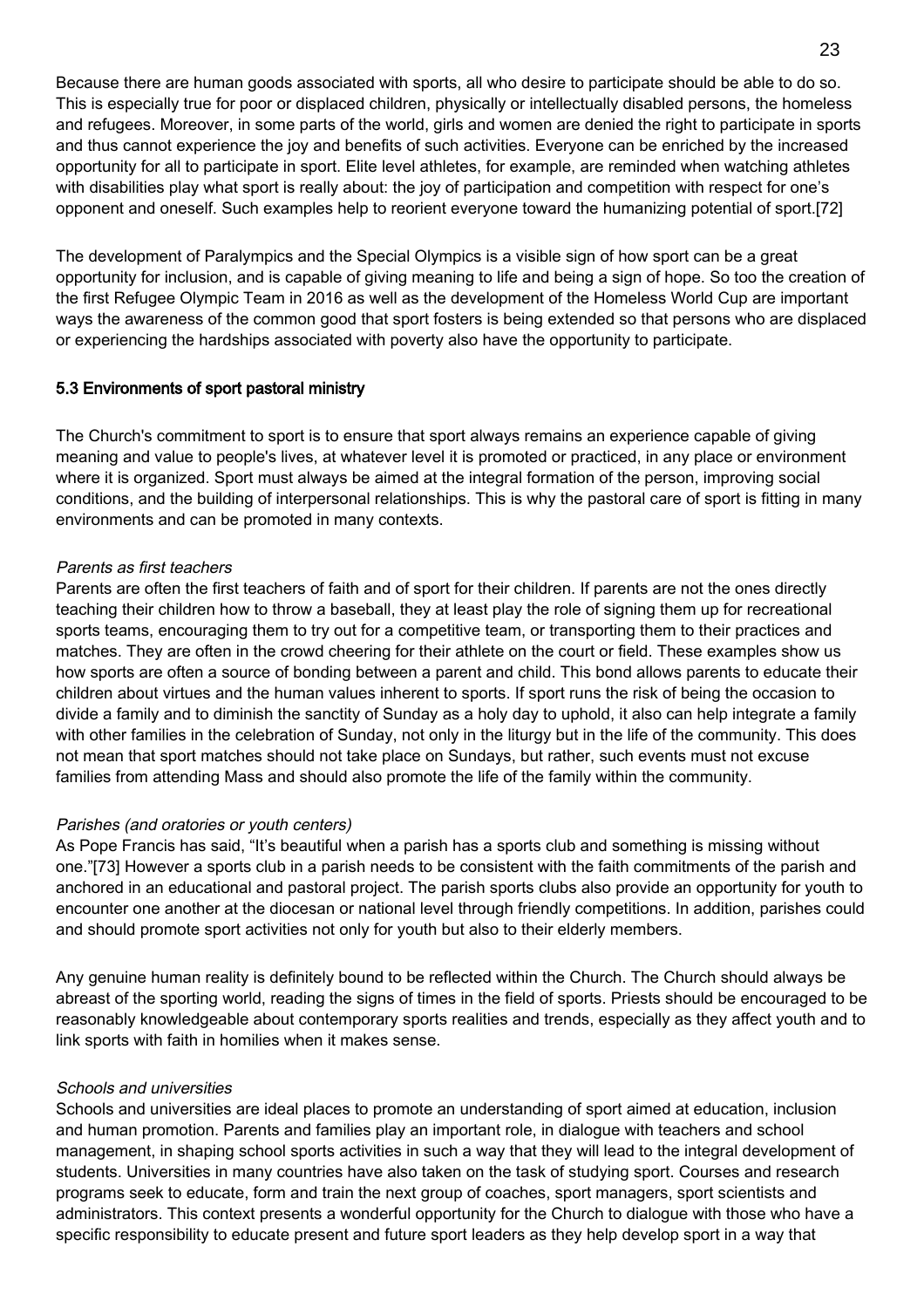serves the human person and the building of a just society.

#### Amateur sports clubs and associations

Coaches and sports managers have great influence over their athletes, so a pastoral and educational action requires an alliance with them. While recognizing the specific nature of the work carried out by clubs and sports associations, it is important to seek a dialogue with them, particularly in terms of pedagogical and cultural planning.

### Professional sport

Elite level and professional sport is an international reality that encompasses players, spectators/fans, sporting organizations, media, marketing organizations and even governments. It is a phenomenon of great communicative scope, able to deeply influence not only youth and amateur sport, but the lifestyle of a whole society.

For these reasons, the Church must continue to improve the development of relevant competencies and to form trained sports chaplains or counselors to aid in the pastoral and spiritual care of coaches and athletes participating in international sporting events such as the Olympic Games or the World Cup.

The Church should develop appropriate pastoral plans for the accompaniment of players and athletes, many of whom hold considerable influence in the sporting world and the world at large. A part of this accompaniment should be to help these athletes to stay in touch with the intrinsic meaning of their participation in sport. "This professional dimension must never push aside the initial vocation of an athlete or team: be amateurs. When an athlete, even a professional one, cultivates this dimension of being an 'amateur'[74], society benefits and that person strengthens the common good with the values of generosity, camaraderie and beauty."[75] The Church should accompany these athletes on their personal journey, supporting them in understanding and enhancing their responsibility to be heralds of humanity.

The pastoral accompaniment and spiritual care must extend beyond the active sporting life of an individual. The world has seen many top players and athletes, who at the end of their careers experience emptiness and depression, at times spiraling down to a life dependent on alcohol or drugs. A consistent accompaniment plan can help such people to explore their identity, perhaps for the first time, outside of sports. In the most fundamental sense, their identity and worth come from being created in the image and likeness of God, who continues to call them, albeit in new ways. Pastoral care with athletes after their careers are over, then, needs to include helping them discern how they will use their talents and gifts into the future.

Today, spectators form a very relevant part of the sporting professional environment. Spread around the world, fan clubs, online platforms and merchandising revolve around spectators. Supporters and fans often experience sports passion in absolute terms, which leads to excesses and deviations. The Church, along with leaders of other religious traditions, can help to remind people to keep sport in perspective. While play and sport are good and meant to be pursued with passion and enjoyed, they are not the most important thing in life.

#### Media as a bridge

The media is one major conversation partner for the Church when it comes to sports. It is the media – especially social media – that shapes the image of sports in the eyes of much of the public. Thus the Church with its immensely active social media platforms can play an important part in reaching out to the world of spectators and opinion makers in sports.

It is imperative that the Church responds in a meaningful way to sporting events and issues. In fact, the faithful are seldom aware that the Church accepts and perceives sports in a positive way. Such responses will go a long way in helping the younger generation feel connected to the Church.

#### Specialized sciences

The Church should also be in dialogue with those working in the fields of sports science and medicine. In conversation with them, the Church can gain vast knowledge on the contemporary realities of sports, so that her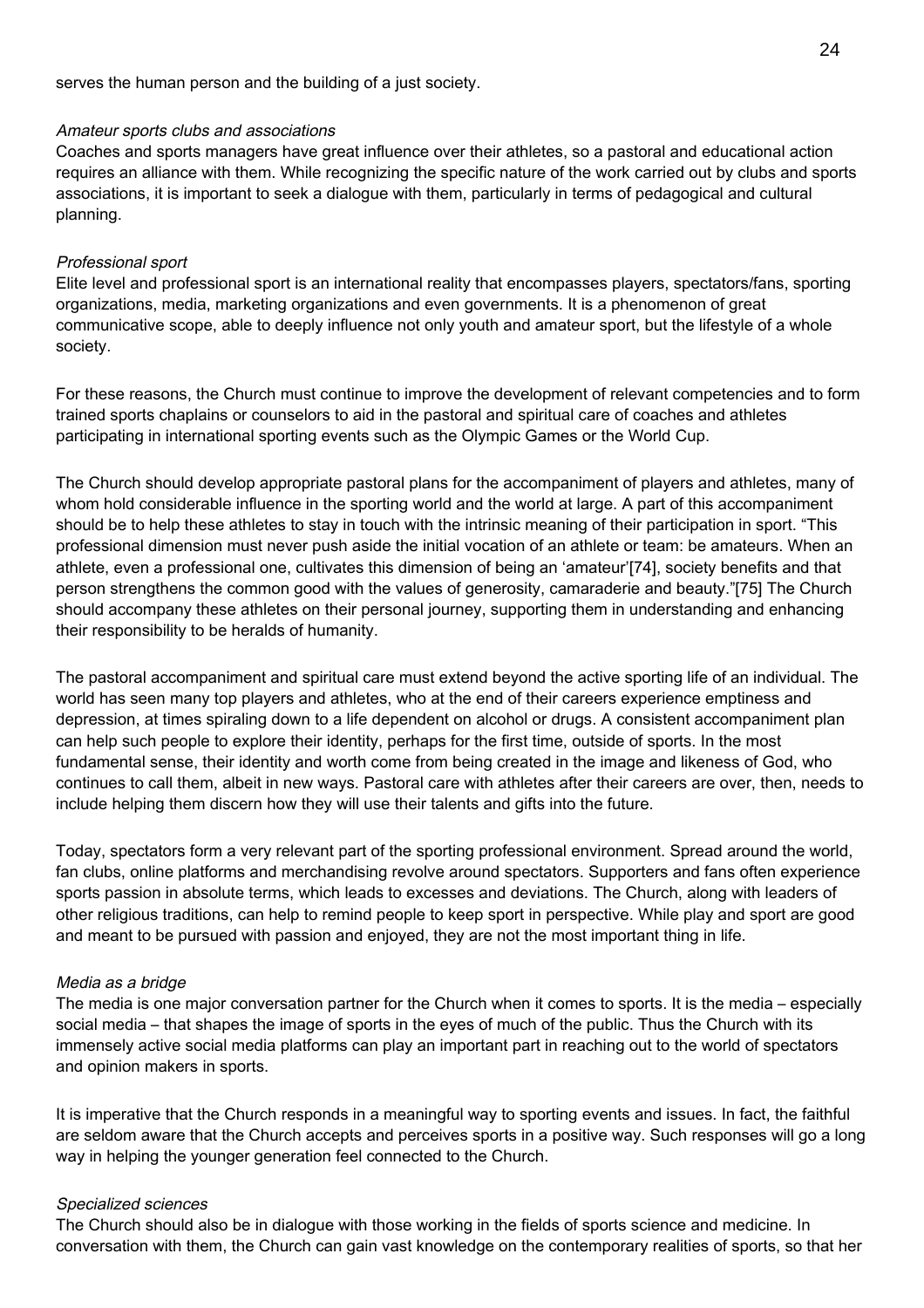judgments are competent and accurate. Above all, however, these joint conversations should explore how to shape sporting practice and its surroundings in such a way that they correspond to, or come closer to, a humanized body-culture. The Church's conversation with other sciences, such as the life sciences, cultural or social sciences can also offer significant insights into sports and the ways in which they can become a beneficial lifelong activity.

### The new places of sport

There are also fitness centers and parks, where it is possible to come across youth, adults and elderly people interested in a culture of well-being and open to a humanized holistic interpretation of life, of unity between body, soul and spirit.

Beyond traditional sporting places, attention must also be paid to non-formal places were people, especially young people who reject organized and codified contexts, practice new kinds of street sports.

The risk of these environments is that the sport is practiced in "solitariness", favoring individualism, where there is no educational or social purpose. Moreover, it is now essential to take an active dialogue with sports media and e-sports.

# 5.4 Take care of sport pastoral workers

There is no pastoral care of sport without an educational strategy. This involves an active role of all those who have chosen, in various ways, to provide their service to the Church through sport. Sport needs educators and not simply service providers. Pastoral care through sport cannot be improvised, but requires people trained and motivated to rediscover the meaning of sport in an educational context and get involved in the service of a Christian vision of sport.

#### Sport educators

When it comes to sports, coaches, referees, teachers and managers play a significant role in the attitudes of players or athletes. A relevant spiritual/pastoral training plan for them will thus play a key role in humanizing sports. In fact, most of them are constantly seeking the best, most holistic and unique plan for their players.

The Church needs to open a dialogue with sports training agencies, collaborating with them or promoting complementary training paths on pastoral aspects of sport. The pastoral plan can involve materials, one-on-one interactions and highly specialized workshops for sports coaches that will involve guidance on a spiritual/ecclesial level, empowering them to be witnesses, "to proclaim Jesus Christ by one's words and actions, that is, to make oneself an instrument of his presence and action in the world."[76]

#### Family and parents

Dialogue with the family, particularly with parents, becomes an essential aspect in the promotion of an organic and continuous pastoral care especially aimed at children and young people. It is important for families to know and share educational and pastoral goals. This does not mean that the sport proposal should be a confessional proposal, but it certainly cannot be a neutral proposal from the point of view of values. It is therefore essential to create moments of meeting and discussion with parents, to make them aware of the objectives of the training offered, to share educational priorities with them, to make them aware of a conscious participation, respecting the roles of coaches and sport managers.

#### Volunteers

The world of sport has grown and developed thanks to the strategic contribution of volunteers. Volunteers play a fundamental role that goes beyond the sphere of technical and organizational skills. They keep alive, through their choices and their testimony, a culture of gift and a style of gratuitousness; they help sport to remain serviceoriented for others, not only focused on the economic and bureaucratic dimension. These people need an accompaniment that helps them grow, affirms their motivations and integrates them harmoniously into the organizational fabric of sport.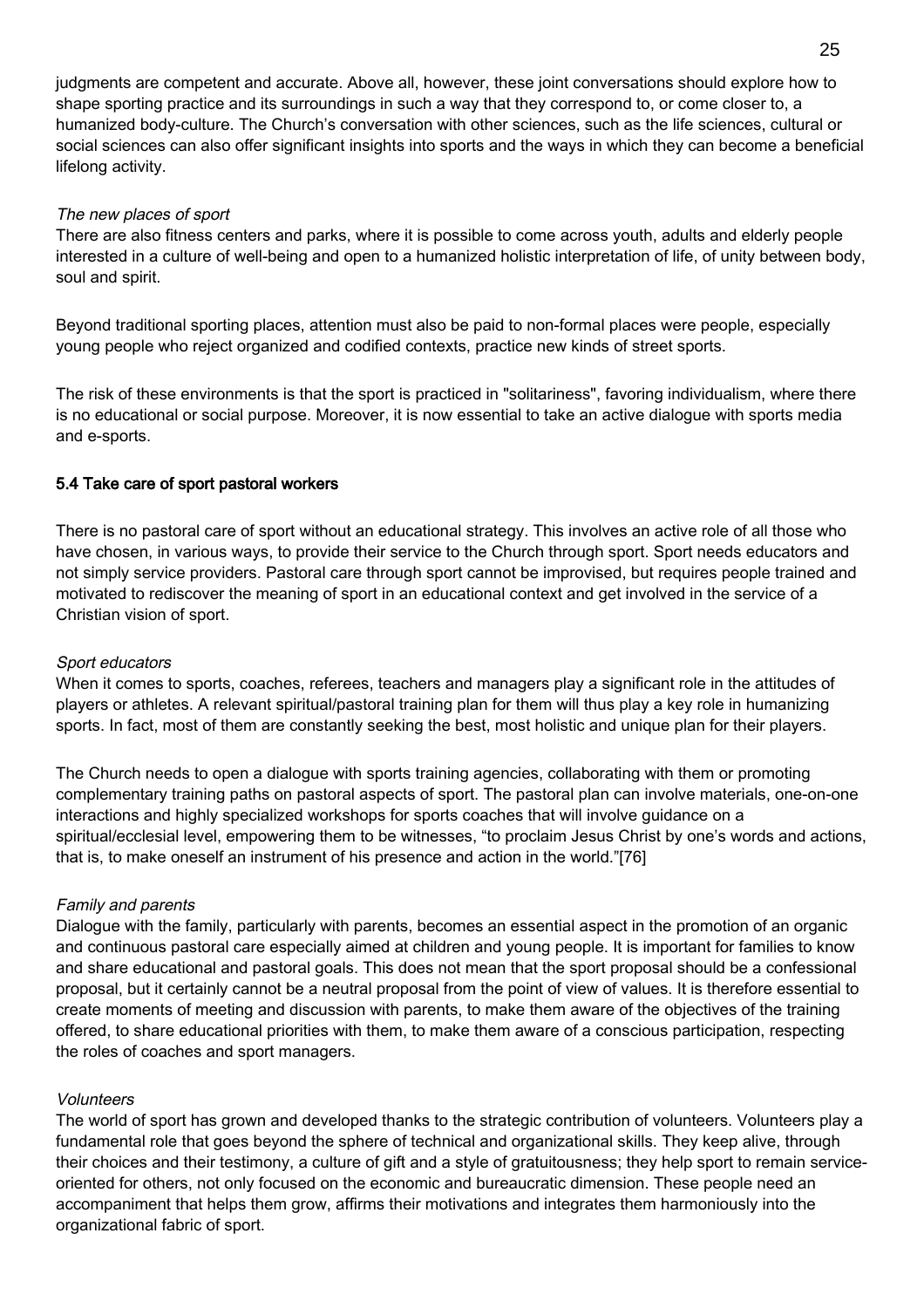### Priests and consecrated

The pastoral presence of priests and consecrated people in the realm of sports must demonstrate their role of facilitating the educational purpose of sport and of spiritually accompanying the athletes. This role cannot be articulated in abstract "intellectual" terms detached from daily life. The world of sport is a welcoming world, but it calls for pastoral leaders to have a focused and respectful presence and awareness of the dynamics, roles and specific skills necessary for sport.

It is important that the pastoral care of sport be included in the formation of candidates for the priesthood and that they have the opportunity to practice sport while in the seminary. In many seminaries around the world they are already using "best practices" of sports in their colleges, sometimes in a well-organized way to evangelize.

### 5.5 Some fundamental elements for pastoral planning through sport

### The beauty of sport at the service of education

Sport to be a pastoral good must be promoted well. Sport has its rules, its specificity, its beauty and we are called to promote sport by making the most of technical and organizational quality. However, the beauty of the sportive gesture, the quality of technical teaching and organizational efficiency are not ends in themselves.

Sport generates strong passions and emotions, but the task of a pastoral action is not to stop at the emotional level, but to produce a long lasting effect, capable of being incisive and lasting in everyday life. The pastoral task of sport is to welcome, accompany, guide and give reasons for hope and trust. It is a path which does not end in an event, but requires continuity and must make an impact on daily life.

### Sport to rebuild educational pact

"It is possible to change the world only if we change education." [77] To have a concrete impact, a project of pastoral care of sport must be a network project with local educational agencies, starting with families, schools and public institutions. If we want to influence the educational process, it is not enough to delegate the educational responsibility to people who work in silos with no relation to each other. "We need to combine everyone's efforts for education. To harmoniously reform the educational pact, for only in this way — if all those in charge of the education of our children and young people work together — can education change."[78] In this enterprise the Church should work closely and respectfully with the competent authorities to bring to fruition her vision of a sport culture that serves the human person who is a beloved creature made in God's own image and likeness.

#### Sport at the service of humanity

St. John Paul II pointed out the "Relativity of sport with respect to the primacy of the human person, so that the subsidiary value of sport is emphasized in God's creative project. Therefore, sport should also be seen in the dynamics of service, and not in that of profit. If one keeps present the humanization objectives, one cannot help but feel the indispensable task of transforming sport more and more into an instrument of human elevation toward the supernatural goal to which it is called."[79]

This means that a pastoral plan has to give primacy to the human person, who has an admirable unity of body, soul and spirit. Sport must be promoted and practiced with the highest respect for the person and oriented towards his or her integral development. The athlete cannot be reduced to a mere tool to be used to achieve sports results which today are at times associated with significant economic and political ends.

#### Play as the basis of sport

Sport is a sub-category of game and playing is the basis of sport, at every level. As Pope Francis put it, "It is important that sports remain a game! Only by remaining a game will it do good for the body and spirit." [80] It is especially important that sport remain a game for young people in educational contexts. Reflecting on the direction education should take today, Pope Francis said, "we must discover the depth of the person, the fundamental health, the capacity for lightheartedness, the creative capacity for play. The Book of Wisdom says that God was playful, the Wisdom of God was playful. Rediscover play as a learning experience, as an educational experience, so that education will no longer be merely information, but creativity at play. Rediscover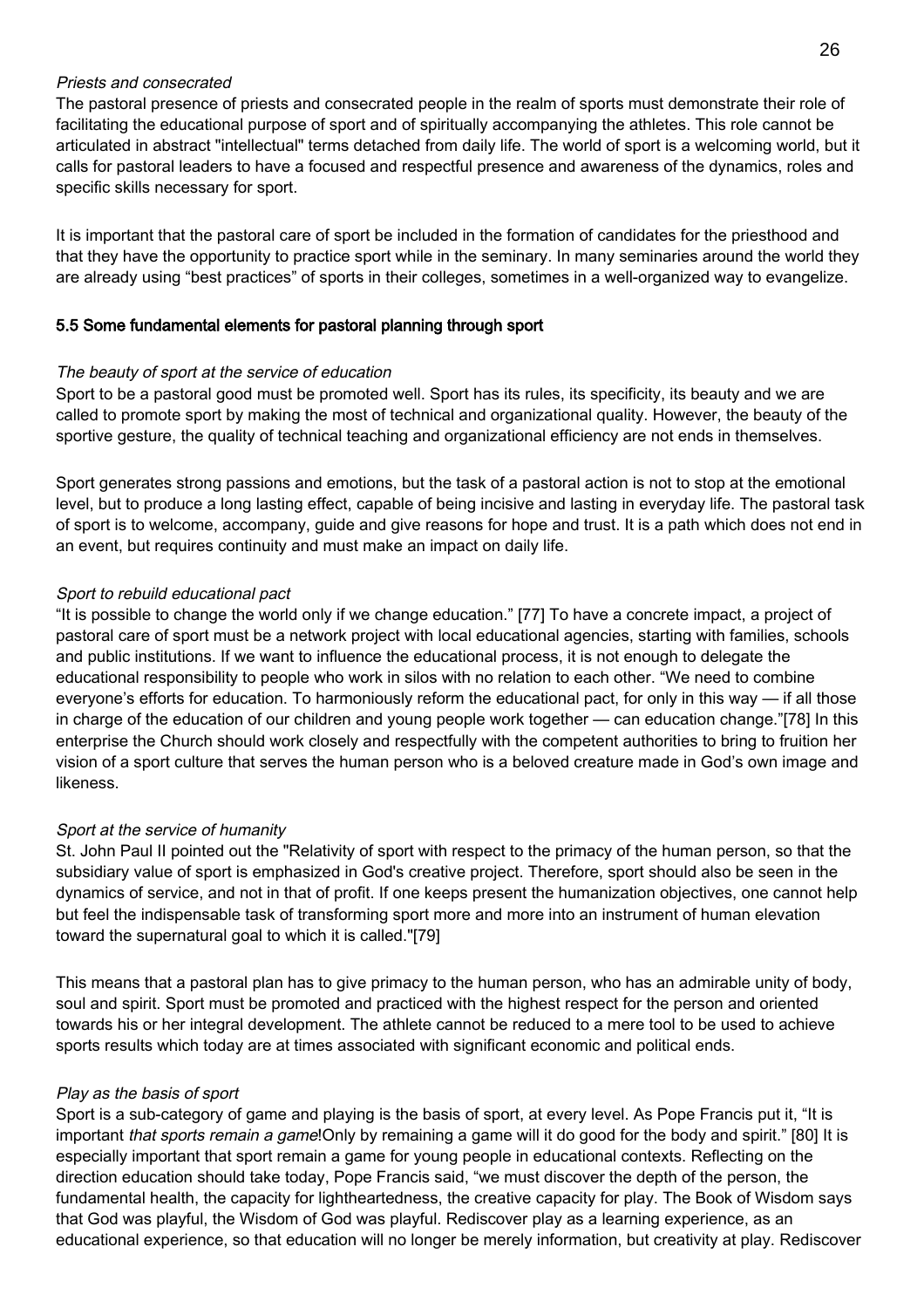### Teamwork against individualism

It has been emphasized throughout this document that while participating in sport people "taste the beauty of teamwork, which is so important in life."[82] To belong to a sports club means to reject every form of individualism, selfishness and isolation and gives "an opportunity to encounter and be with others, to help one another, to compete in mutual esteem and to grow in brotherhood."[83] The sporting experience naturally fosters the dynamics of friendship and cohabitation, which when cultivated and valued can go beyond the boundaries of sports fields and arenas and become an opportunity for meaningful and lasting relationships.

# Sport for all

Sport is empathic and brings together people from all walks of life, generating a culture of encounter. It has to reject a throwaway culture and has to be open, welcoming and inclusive. Sport should also allow the integration of diversity of abilities. "Everyone gets to play, not just the best, with the advantages and the limitations that each has, indeed, focusing on the disadvantaged, as Jesus did." [84] In this way, "sport becomes an authentic service to the growth of the community."[85]

# An ecological vision of sport

The era we are experiencing is not simply an era of changes, but it is the change of an era, a change accelerated by technological and digital revolutions. The young people who are growing up today are profoundly influenced by these revolutions, and sport itself is impacted by them. The presence of e-Sports (electronic sports) and new forms of doping, which are dependent upon technological and medical innovations, are merely the tip of the iceberg of a phenomenon that is more deeply permeating sport.

While the technological and digital revolutions have brought many benefits to humanity and it is right to celebrate these, the current dominant technological paradigm also has negative impacts. According to Pope Francis, these are evident in a number of symptoms, "such as environmental degradation, anxiety, a loss of the purpose of life and of community living." [86]

Sport in this context can be counter-cultural in that it provides young people with the opportunity for face to face encounters with other youth, who at times have very different backgrounds from their own. While playing on a team, they learn how to deal with conflict with one another in a direct way, while engaging in an activity that means a great deal to them. They also have the opportunity to play against young people from other parts of their community, country or the world and so expand their range of human contacts. Such experiences can help young people to realize that they are a part of something larger than themselves and be a part of what gives meaning and purpose to their lives.

# Conclusive Remarks

 $\_$ 

Sport is one context in which many young people and others from all cultures and religious traditions learn how to give the very best of themselves. These kinds of experiences can serve as a "signal of transcendence." [87] This document has shown how the experiences people have while participating in sport –of joy, encounter with others different from themselves and the building up of community, growth in the virtues and in selftranscendence –can also teach us something about the human person and his or her destiny.

In his talk to the Italian Sports Center in 2014, Pope Francis encouraged his listeners and encourages us today to give the very best of ourselves, not only in sport, but in the rest of our lives as well: "As sportsmen, I invite you not only to play, like you already do, but there is something more: *challenge yourselfin* the game of life like you are in the game of sports. Challenge yourself in the quest for good, in both Church and society, without fear, with courage and enthusiasm. Get involved with others and with God; Don't settle for a mediocre "tie", give it your best, spend your life on what really matters and lasts forever." [88]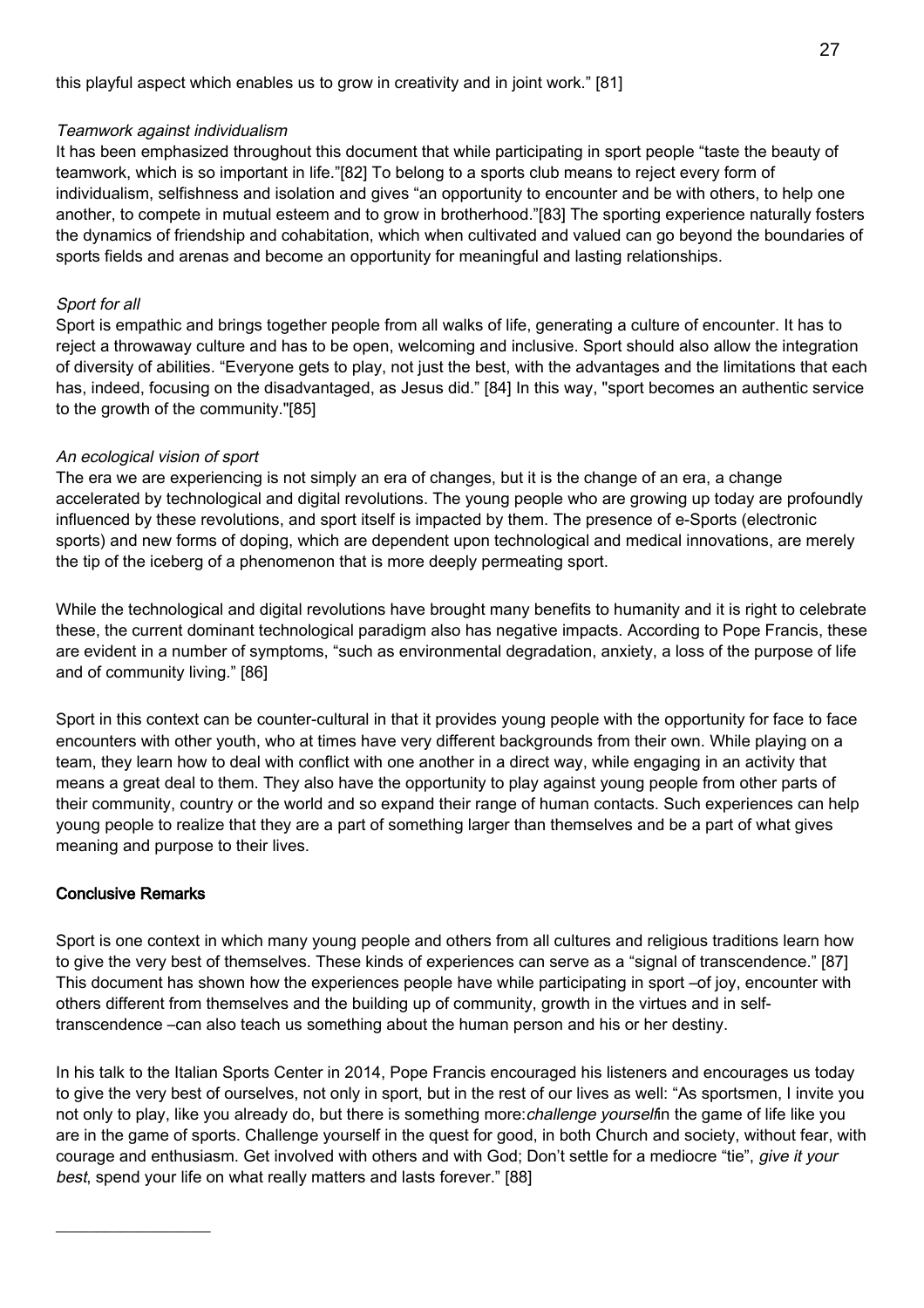[1] Gaudium et pes, 1.

[2] Francis, Address to the Italian Tennis Federation, 8 May 2015.

[3] Cf. D. Vanysacker, The Catholic Church and Sport. A burgeoning territory within historical Research! Revue d'histoire ecclésiastique. Louvain Journal of Church History 108 (2013), 344-356.

[4] John Paul II, Homily in the occasion of the Jubilee of the Redeemer,12 April 1984.

[5] Francis, Address to members of the European Olympic Committee, 23 November 2013.

[6] In a US context according to J. Stuart Weir, sport chaplaincy in professional sports began with Christian ministry to NFL players as early as the mid-1960s. In addition, he writes that John Jackson was the first chaplain officially appointed to an English professional football club in March of 1962. J. Stuart Weir, "Sports Chaplaincy: A Global Overview" in: Sports Chaplaincy: Trends, Issues and Debates. Ed. by A. Parker, N.J. Watson and J.B. White. London 2016.

[7] Pius XII, Address to Italian Sportsmen, 20 May 1945.

[8] Paul VI, Address to the members of the International Olympic Committee, 28 April 1966.

[9] John Paul II, Address to the participants in the National Convention of the Italian Episcopal Conference, 25 November, 1989.

[10] Cf. P. Kelly SJ, Catholic perspectives on sports. From Medieval to modern times, Mahwah, NJ 2012.

[11] Cf. A. Stelitano, A.M. Dieguez & Q. Bortolato, *I Papi e lo sport*, 4-5.

[12] Conferenza Episcopale Italiana, Sport e Vita cristiana, n.32.

[13] *Ibid.* n. 11.

[14] John Paul II, Homily in the occasion of the Jubilee of the Redeemer, 12 April 1984.

[15] P. Gummert, "Sport", in: Brill's New Pauly. Ed. by H. Cancik and H. Schneider, English Edition by: Christine F. Salazar, Classical Tradition volumes.

[16] John Paul II, Homily on the occasion of the Jubilee of Sports People, 29 October 2000.

[17] Cf. P. Kelly, *Catholic Perspectives on Sports: From Medieval to Modern Times*, Mahwah, NJ 2012.

[18] W. Behringer, Kulturgeschichte des Sports: Vom antiken Olympia bis ins 21. Jahrhundert, München 2011,

198-238.

[19] *Ibid.*, 257.

[20] Cf. N. Müller, "Die olympische Devise 'citius, altius, fortius' und ihr Urheber Henri Didon", in:

Wissenschaftliche Kommission des Arbeitskreises Kirche und Sport (ed.), Forum Kirche und Sport 2, Düsseldorf 1996, 7-27.

[21] Cf. D. Vanysacker, "The Attitude of the Holy See Toward Sport During the Interwar Period (1919–39)", in Catholic Historical Review 101 (2015) 4, 794-808; see also D. Vanysacker, "La position du Saint-Siège sur la gymnastique féminine dans l'Allemagne de L'entre-deux-guerres (1927-1928) à partir de quelques témoignages tirés des archives des nonciatures de Munich et Berlin" to appear in Miscellanea Pagano.

[22] Cf. C. Hübenthal, "Morality and Beauty: Sport at the Service of the Human Person", in Sport and Christianity: A Sign of the Times in the Light of Faith, ed. by K. Lixey, C. Hübenthal, D. Mieth & N. Müller, Washington DC 2012, 61-78.

[23] Cf. H. Reid, *Introduction to the Philosophy of Sport*, Lanham, MA 2010, 180-185.

[24] Francis, Evangelii gaudium nn. 234,236.

[25] In a similar vein, the sport historian Allen Guttmann applied binary distinctions to define sport. He starts from the general category play, and then goes on by determining sport as organized play (= games), competitive games (= contests), physical contests (= sports). See A. Guttmann, A Whole New Ball Game: An Interpretation of American Sports, Chapel Hill - London 1988.

[26] John Paul II, Address to the Italian and Argentine National Soccer Teams, 25 May 1979.

[27] Idem, Address to the Italian National Olympic Committee, 20 December 1984.

[28] Idem, Address to the managers and athletes of the Italian soccer team of Milan, 12 May 1979.

[29] Idem, Address to the international convention on the theme: "During the time of the jubilee: the face and soul of sport", 29 October 2000.

[30] Cf. Mt 7:13-14.

[31] Acquired by Pierre de Coubertin, founder of the Modern Olympic Games at the end of the XIX century.

[32] Francis, Address to participants of the IV Meeting promoted by Scholas Occurrentes, 5 February 2015.

[33] John Paul II, Address to the Mexican national soccer team, 3 February 1984.

[34] Benedict XVI, Address to the members of the Austrian Alpine Ski team, 6 October 2007.

[35] John Paul II, Address to members of the fifa, 11 December 2000.

[36] Francis, Address to members of the sports associations for the 70th Anniversary of the foundation of the CSI (Italian Sports Center), 7 June 2014.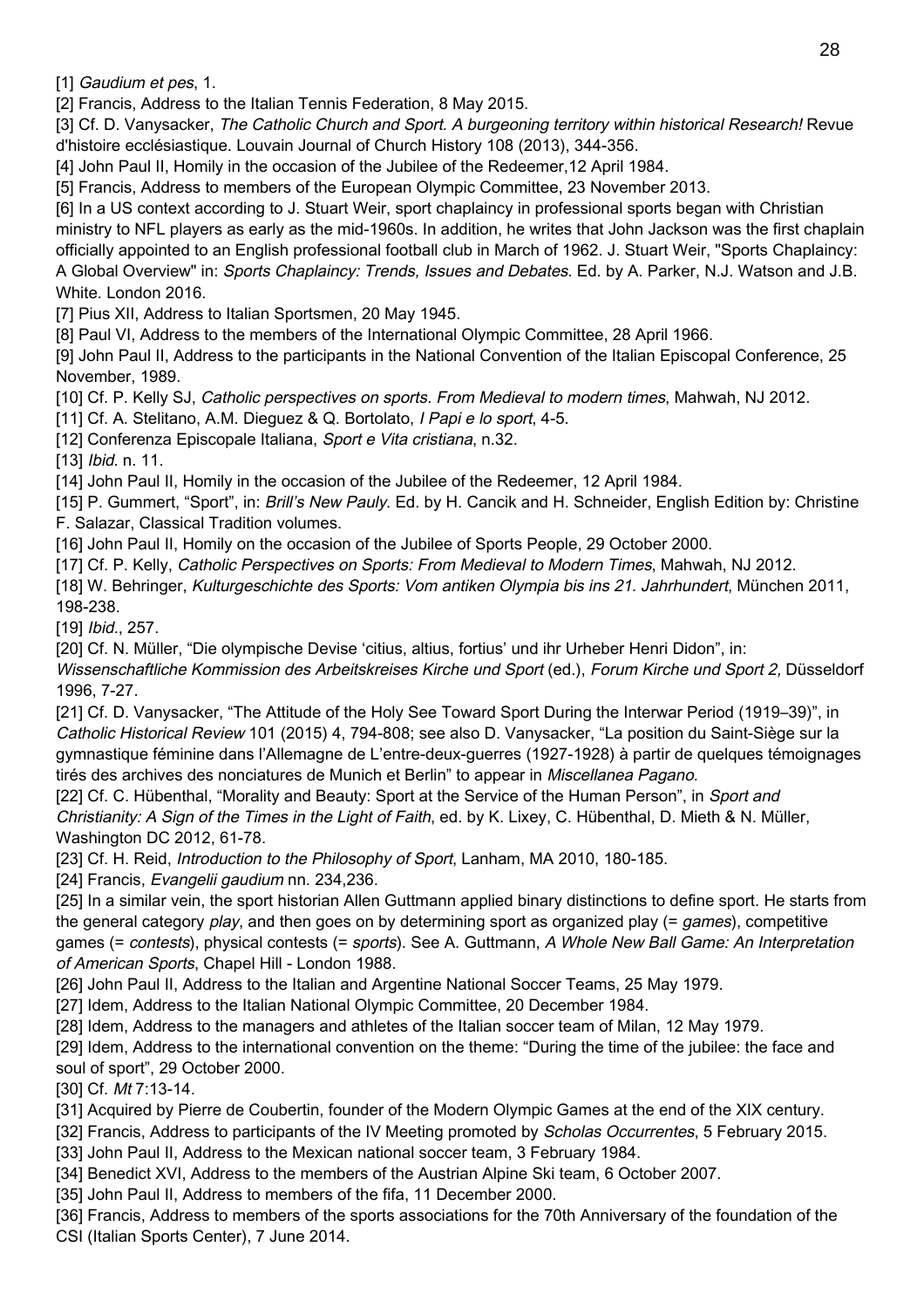[37] Cf. J. Parry, S. Robinson, N. Watson and M. Nesti, Sport and Spirituality: An introduction, London 2007.

[38] John Paul II, Homily on the occasion of the Jubilee of sports people, 29 October 2000.

[39] John Paul II, Address to the delegates of the Italian mountain climbing club, 26 April 1986.

[40] Cf. J. Pieper, About Love, Chicago, 1974.

[41] Francis, Evangelii gaudium, n.1.

[42] John Paul II, Address to athletes of the Athletics world championships in Rome, 2 September 1987.

[43] Guadium et spes, n. 61

[44] John Paul II, Address to athletes of the Athletics world championships in Rome, 2 September 1987. [45] 1 Cor 12:21-27.

[46] John Paul II, Address to a delegation of "Real Madrid Club de Futbol" soccer team, 16 September 2002.

[47] Francis, Evangelii gaudium, n. 59.

[48] Benedict XVI, *Ángelus*, 8 July 2007.

[49] Cf. Compedium of the social doctrine of the Church, n. 194.

[50] John Paul II, Address to a delegation of "Futbol Club Barcelona" soccer team, 14 May 1999.

[51] Francis, Address to the Italian Tennis Federation. Paul VI Hall, 8 May 2015.

[52] John Paul II, Address to a delegation of "A.S. Roma" soccer team, 30 November 2000.

[53] Francis, Address to members of the European Olympic Committee, 23 November 2013.

[54] Francis, Amoris laetitia, 267.

[55] Guadium et spes, 12.

[56] Cf. H. Gumbrecht, In Praise of Athletic Beauty, Cambridge 2006.

[57] Guadium et spes, n. 9.

[58] Thomas Aquinas, Summa Theologica, Part 1, Question 1, Article 8, Response to Objection 2.

[59] Francis, Address to the Fiorentina and Napoli soccer teams and to a delegation of the Italian Soccer Federation and of the Serie A League, 2 May 2014.

[60] Francis, Address to members of the European Olympic Committee, 23 November 2013.

[61] Congregation for the Doctrine of Faith, Instruction on Christian freedom and liberation "The truth makes us free", 22 March 1986.

[62] Ibid.

[63] Cf. D. Meggysey, Out of Their League, Berkeley, CA 1970, p. 231.

[64] Cf. E. Erikson, Identity and the Life Cycle, New York 1980.

[65] Conferenza Episcopale Italiana, "Sport e Vita Cristiana", n. 43.

[66] Francis, Homily at mass with the new Cardinals, 15 February 2015.

[67] Benedict XVI, Address to the Roman Curia, 21 December 2009.

[68] *Ibid.* 

[69] Francis, Address to the participants of the World Congress "Education today and tomorrow: A Passion that is renewed". Paul VI Hall, 21 November 2015.

[70] Ibid.

[71] Francis, Address to participants of the Conference "Sport at the Service of Humanity", 5 October 2016.

[72] Cf. N.J. Watson & A. Parker (Ed.), Sports, Religion, and Disability. New York, 2015.

[73] Francis, Address to members of the sports associations for the 70th Anniversary of the foundation of the

CSI (Italian Sports Center), 7 June 2014.

[74] Amateur is intended here as an athlete who participates out of love for the sport, and not only for the money.

[75] Francis, Address to a delegation of the National soccer teams of Argentina and Italy, 13 August 2013.

[76] Congregation for the Doctrine of Faith, Doctrinal Note on some aspects of Evangelization, n. 2, 3 December 2007.

[77] Francis, Address to participants of the IV Meeting promoted by Scholas Occurrentes, 5 February 2015. [78] *Ibid.* 

[79] John Paul II, Address to the participants in the National Convention of the Italian Episcopal Conference. 25 November, 1989.

[80] Francis, Address to members of the sports associations for the 70th Anniversary of the foundation of the CSI (Italian Sports Center), 7 June 2014.

[81] Francis, Address to participants of the IV Meeting promoted by Scholas Occurrentes, 5 February 2015.

[82] Francis, Address to members of the sports associations for the 70th Anniversary of the foundation of the CSI (Italian Sports Center), 7 June 2014.

[83] *Ibid.* 

[84] *Ibid.*